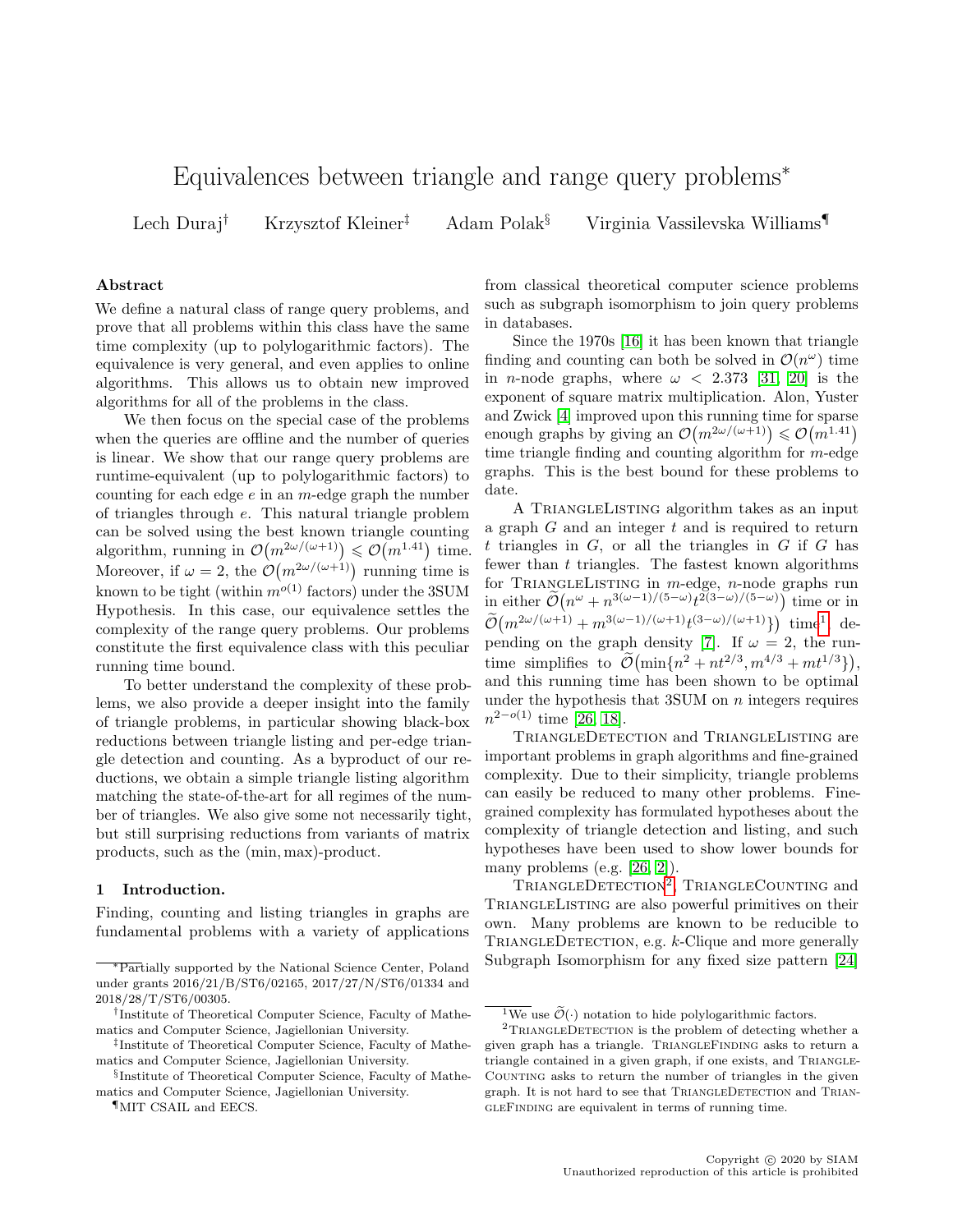and Shortest Cycle [\[27\]](#page-16-6).

TRIANGLEDETECTION and Boolean Matrix Multiplication (BMM) [\[33\]](#page-17-0) were shown to be equivalent under fine-grained *subcubic reductions* so that an  $\mathcal{O}(n^{3-\epsilon})$  time algorithm for one of the problems, for any  $\varepsilon > 0$ , would imply an  $\mathcal{O}(n^{3-\delta})$  time algorithm for the other, for some  $\delta > 0$ . Such reductions are tight for "combinatorial" algorithms.[3](#page-1-0) This relationship between the two problems also implies that many other problems are equivalent (under fine-grained subcubic reductions) to TRIANGLEDETECtion. Some examples include Replacement Paths and Shortest Cycle in unweighted graphs [\[33\]](#page-17-0).

All these equivalences only go through for dense graphs. When the running time is measured in terms of the number of edges  $m$ , however, the complexities of the above problems differ a lot from the  $\mathcal{O}(m^{2\omega/(\omega+1)})$  time for TRIANGLEDETECTION, e.g. Shortest Cycle seems to require  $mn^{1-o(1)}$  time [\[5,](#page-15-3) [22\]](#page-16-7). Prior to our work no equivalence class has been developed for triangle problems when it comes to sparse inputs. In fact, there are very few such equivalences for sparse graph problems at all: (1) There are a few equivalences for weighted graph problems whose best known running time is  $\mathcal{O}(mn)$  [\[3,](#page-15-4) [1\]](#page-15-5), and more interestingly, (2) a recent result  $[12]$  shows that counting 4-cycles in m-edge graphs is equivalent to computing the quartet distance between two *m*-node trees, two problems with runtime  $\mathcal{O}(m^{1.48})$ .

The main result of this paper is a theorem establishing an equivalence class of natural problems runtimeequivalent to the following very natural triangle counting variant, still solvable in  $\mathcal{O}(m^{2\omega/(\omega+1)})$  time by the Alon-Yuster-Zwick [\[4\]](#page-15-0) algorithm.

DEFINITION 1.1. (EDGETRIANGLECOUNTING) Given an undirected graph  $G = (V, E)$ , with n nodes and m edges, compute for every edge  $e \in E$  the number of triangles in G which contain e.

The problems we consider are certain range query problems known to be solvable, for a linear number of queries, in  $\tilde{\mathcal{O}}(n^{1.5})$  time. As a byproduct of their equivalence to EDGETRIANGLECOUNTING, we show that they are in fact all solvable in  $\widetilde{\mathcal{O}}(n^{2\omega/(\omega+1)}) \leq \widetilde{\mathcal{O}}(n^{1.41})$ time.

The equivalence class is the first about problems with the bizarre complexity  $\tilde{\mathcal{O}}(n^{2\omega/(\omega+1)})$ . It turns out that this class has interesting relationships to other problems in fine-grained complexity such as 3SUM, TriangleListing, and the (min, max)-product of matrices.

<span id="page-1-1"></span>1.1 Range query problems in our equivalence class. Here we define four range query problems that are featured in our equivalence theorem. In Section [1.2](#page-2-0) we will define a more general range query problem that will generalize all of the problems below and will allow us to significantly extend our equivalence class. Let us define the first four.

The first problem we consider is a problem about counting the number of inversions in a set of given range queries:

DEFINITION 1.2. (RANGEINVERSIONSQUERY) Given an array of integers  $A[1..n]$  and a sequence of ranges  $[l_1, r_1], [l_2, r_2], \ldots, [l_q, r_q],$  compute for each range  $[l, r]$ the quantity

$$
|\{(i,j) : l \le i < j \le r \text{ and } A[i] > A[j]\}|.
$$

This is a problem commonly used to illustrate an algorithmic technique, popular under the name of Mo's algorithm in the competitive programming community, as well as referred to as the Rectilinear Steiner Minimal Arborescence technique [\[17\]](#page-16-9). See Appendix [A](#page-14-0) for details on the technique.

Mo's technique is very general and achieves a runtime of  $\tilde{\mathcal{O}}(n\sqrt{q})$  for many types of range query problems, in particular for all the range query problems in our equivalence class. For many simple types of queries, however, faster, often (near-)linear time algorithms are known. Examples include sum (folklore), minimum [\[13,](#page-16-10) [6\]](#page-15-6), or median [\[9\]](#page-16-11). Counting the number of inversions seems to be one of the simplest examples for which no significant improvement over Mo's algorithm was known prior to our work.

The second problem is a variant of the first one, where we ask about two nonoverlapping ranges instead of one. An inversion is now a pair of elements from different ranges such that the left range element is larger than the right range element.

#### Definition 1.3. (2RangeInversionsQuery)

Given an array of integers  $A[1..n]$  and a sequence of pairs of nonoverlapping ranges  $([l'_1, r'_1], [l''_1, r''_1]), ([l'_2, r'_2], [l''_2, r''_2]), \ldots, ([l'_q, r'_q], [l''_q, r''_q]),$ with  $r'_i < l''_i$ , compute for each pair  $([l', r'], [l'', r''])$  the quantity

$$
|\{(i,j) : l' \le i \le r' \text{ and } l'' \le j \le r'' \text{ and } A[i] > A[j]\}|.
$$

In the third and fourth problem instead of inversions we count pairs of equal elements.

DEFINITION 1.4. (RANGEEQPAIRSQUERY) Given an array of integers  $A[1..n]$  and a sequence of ranges

<span id="page-1-0"></span> $\sqrt[3]{3}$  will not attempt to define "combinatorial". The notion is supposedly meant to circumvent the inefficient nature of the Strassen-like algorithms for matrix multiplication.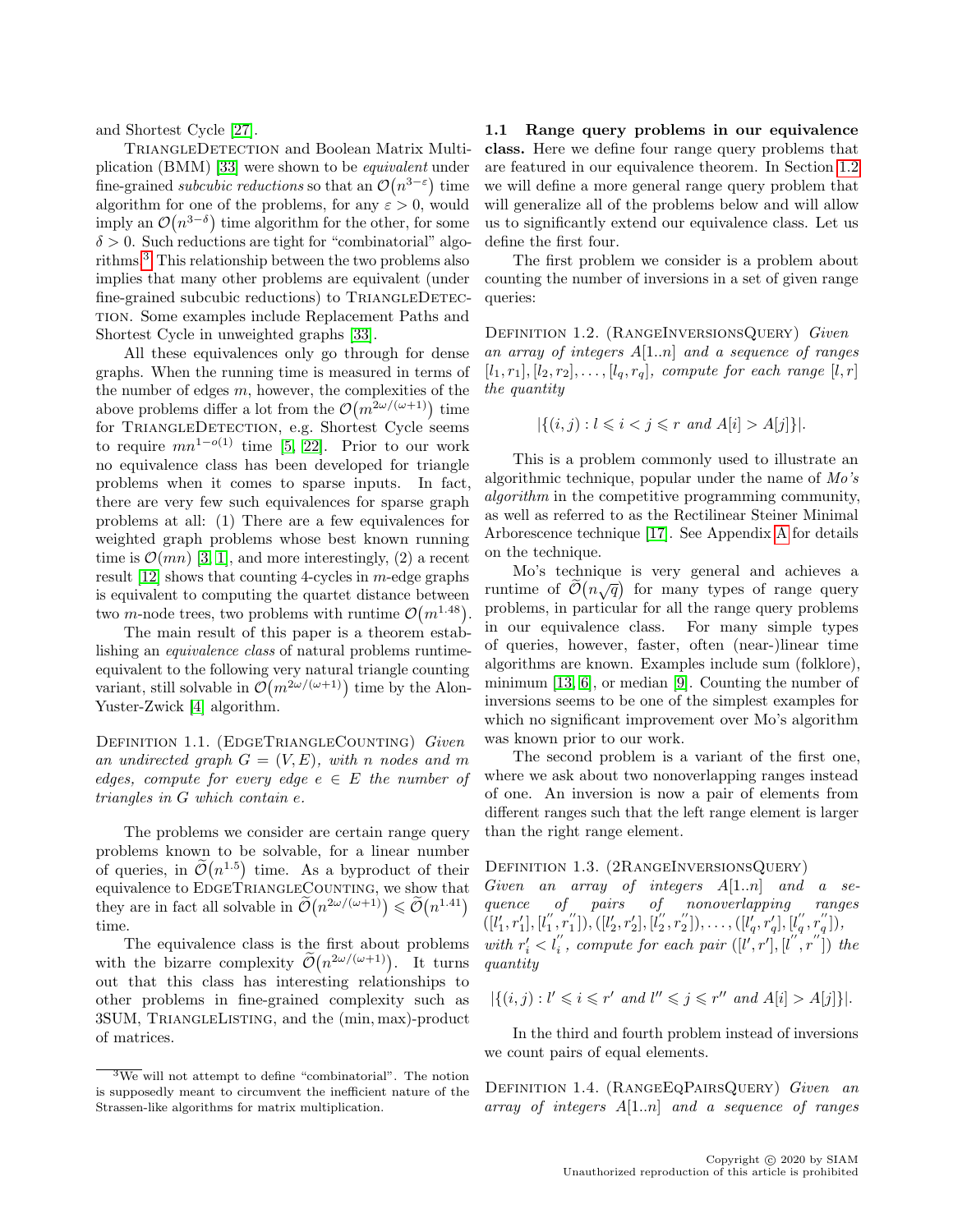$[l_1, r_1], [l_2, r_2], \ldots, [l_q, r_q],$  compute for each range  $[l, r]$ the quantity

$$
|\{(i,j) : l \le i < j \le r \text{ and } A[i] = A[j]\}|.
$$

Definition 1.5. (2RangeEqPairsQuery)

Given an array of integers A[1..n] and a sequence of pairs of nonoverlapping ranges  $([l'_1, r'_1], [l''_1, r''_1]), ([l'_2, r'_2], [l''_2, r''_2]), \ldots, ([l'_q, r'_q], [l''_q, r''_q]),$ with  $r'_i < l''_i$ , compute for each pair  $([l', r'], [l'', r''])$  the quantity

$$
|\{(i,j): l' \leq i \leq r' \text{ and } l'' \leq j \leq r'' \text{ and } A[i] = A[j]\}|.
$$

<span id="page-2-0"></span>1.2 Our results. Now that all those problems have been stated, we present our equivalence theorem.

<span id="page-2-1"></span>THEOREM 1.1. The problems EDGETRIANGLECOUNT- $\text{ING}$  (with input size m), RANGEEQPAIRSQUERY, 2RangeEqPairsQuery, RangeInversionsQuery, 2RangeInversionsQuery (with input sizes n, restricted to offline queries and to instances with  $q = \Theta(n)$ ) all have the same time complexity in the size of their inputs, up to polylogarithmic factors.

Due to the equivalence, all these problems are solvable in  $\tilde{\mathcal{O}}(m^{2\omega/(\omega+1)})$  time, the time for EDGETRIANgleCounting. This presents the first improvement over Mo's algorithm for the range query problems. Moreover, if any of these problems has a faster algorithm, then all of them have an algorithm with the same complexity. It has been open for a long time whether one can improve upon the  $\mathcal{O}(m^{2\omega/(\omega+1)})$  TRIANGLEDETECTION runtime. Any polynomial improvement over  $\mathcal{O}(n^{2\omega/(\omega+1)})$  for the range query problems in our equivalence class would resolve this big open problem.

The  $q = \Theta(n)$  regime is a straightforward choice if we want to study the complexity as a function of a single parameter. The most natural parameter, the input size, equals to  $\Theta(n + q)$ , and it is easy to see that the worst-case asymptotic complexity must be maximized for  $q = \Theta(n)$ . Later we also analyse the complexity as a function of two parameters.

In Sections [2](#page-5-0) and [3](#page-7-0) we prove two lemmas which together establish Theorem [1.1.](#page-2-1)

<span id="page-2-3"></span><span id="page-2-2"></span>LEMMA 1.1. If  $2$ RANGEEQPAIRSQUERY for  $q = n$  can be solved offline in  $T=(n)$  time, then EDGETRIANGLE-COUNTING can be solved in  $\tilde{\mathcal{O}}(T_{=}(m))$  time. Conversely, if EDGETRIANGLECOUNTING can be solved in  $T_{\Delta}(m)$ time, then 2RANGEEQPAIRSQUERY for  $q = n$  can be solved offline in  $\tilde{\mathcal{O}}(T_{\Delta}(n))$  time.

LEMMA 1.2. The problems RANGEEQPAIRSQUERY, 2RangeEqPairsQuery, RangeInversionsQuery, 2RangeInversionsQuery all have the same time complexity, up to polylogarithmic factors. This holds even when the queries are presented online and with the complexity measured as a function of two variables, n and  $q$ .

Since Lemma [1.2](#page-2-2) holds for online algorithms as well, it is quite powerful. In fact, we use it to develop improved algorithms for all of these range query problems, which work also in the online setting. In Section [5](#page-12-0) we present an *online* algorithm for RANGEEQPAIRSQUERY, which by Lemma [1.2](#page-2-2) also implies the same online running time for the rest of the problems.

<span id="page-2-4"></span>THEOREM 1.2. RANGEEQPAIRSQUERY can be solved online in time

$$
T(n,q) = \begin{cases} \widetilde{\mathcal{O}}\left(nq^{\frac{\omega-1}{\omega+1}}\right) & \text{if } q \leq n \\ \widetilde{\mathcal{O}}\left(n^{\frac{2\omega-2}{\omega+1}}q^{\frac{2}{\omega+1}}\right) & \text{if } q > n. \end{cases}
$$

Notice that, for  $q$  significantly different than  $n$  our algorithm improves over the bound of  $\tilde{\mathcal{O}}((n+q)^{2\omega/(\omega+1)})$ following trivially from Theorem [1.1.](#page-2-1)

In Section [5](#page-12-0) we compare this running time against a multivariate 3SUM lower bound, and conclude that, assuming  $\omega = 2$ , the bounds are tight for  $q \ge n$ , but a gap remains for  $q < n$ .

The range query problems from our equivalence class are instances of two more general problems that we will now define. For a binary integer function  $f : \mathbb{Z}^2 \to \mathbb{Z}$ , and an array A clear from context, let us abuse the notation and write

$$
f([l,r]) \stackrel{\text{def}}{=} \sum_{l \leqslant i < j \leqslant r} f(A[i], A[j]), \text{ and}
$$
\n
$$
f([l',r'], [l'',r'']) \stackrel{\text{def}}{=} \sum_{\substack{l' \leqslant i \leqslant r'\\l'' \leqslant j \leqslant r''}} f(A[i], A[j]).
$$

This lets us define two (schemes of) problems.

DEFINITION 1.6. (RANGE- $f$ -PAIRSQUERY) Given an array of integers A[1..n] and a sequence of ranges  $[l_1, r_1], [l_2, r_2], \ldots, [l_q, r_q],$  compute  $f([l_i, r_i])$  for each  $i \in [q]$ .

DEFINITION 1.7. (2RANGE-f-PAIRSQUERY)

Given an array of integers  $A[1..n]$  and a sequence of pairs of nonoverlapping ranges  $([l'_1, r'_1], [l''_1, r''_1]), ([l'_2, r'_2], [l''_2, r''_2]), \ldots, ([l'_q, r'_q], [l''_q, r''_q]),$ compute  $f([l'_i, r'_i], [l''_i, r''_i])$  for each  $i \in [q]$ .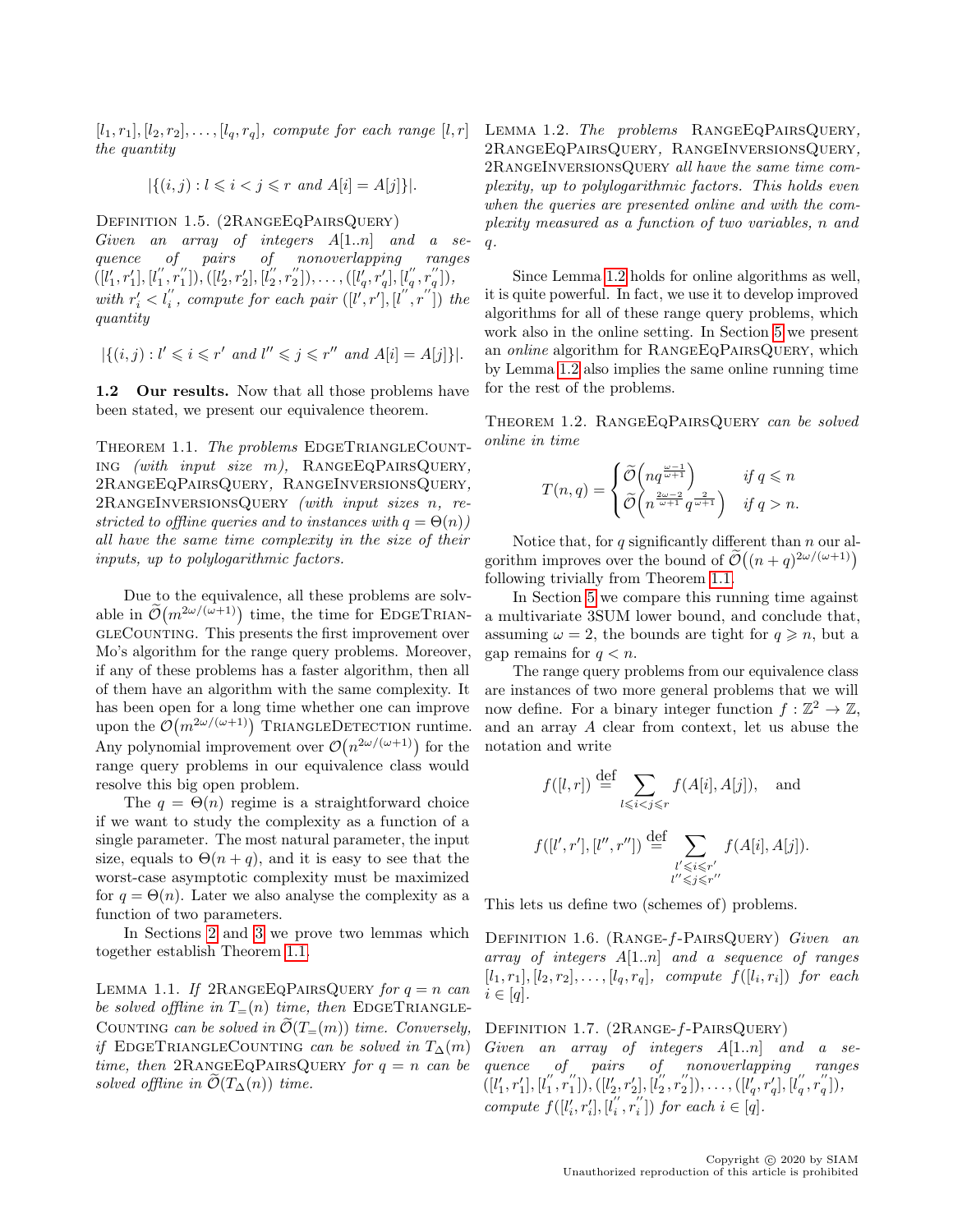Note that our initial four range query problems are instantiations of the above schemes for functions

$$
inv(x, y) \stackrel{\text{def}}{=} \begin{cases} 1 & \text{if } x > y, \\ 0 & \text{otherwise,} \end{cases}
$$
  

$$
eqp(x, y) \stackrel{\text{def}}{=} \begin{cases} 1 & \text{if } x = y, \\ 0 & \text{otherwise.} \end{cases}
$$

A natural question is: What other functions yield range query problems with the same time complexity? Labib, Uznański and Wolleb-Graf [\[19\]](#page-16-12) investigate functions equivalent to Hamming distance in the context of convolutions and matrix products. They come up with a helpful definition.

DEFINITION 1.8. (LABIB, UZNAŃSKI, WOLLEB-GRAF) For integers  $A, B, C$  and polynomial  $P(x, y)$  we say that the function  $P(x, y) \cdot \mathbb{1}[Ax + By + C > 0]$  is halfplane polynomial. We call a sum of halfplane polynomial functions  $\sum_i P_i(x, y) \cdot \mathbb{1}[A_i x + B_i y + C_i > 0]$  piecewise polynomial.

We say that a function is axis-orthogonal piecewise polynomial, if it is piecewise polynomial and for every i,  $A_i = 0 \text{ or } B_i = 0.$ 

Note that both inv and eqp are indeed axis-orthogonal piecewise polynomial, but also many other natural functions fall within the definition. Examples include max $(x, y)$ , the L<sub>1</sub> distance  $|x - y|$ , more generally any odd  $L_{2p+1}$  distance, the threshold function  $\mathbb{1}[|x-y| < \delta],$ or the rectifier function max $(0, x - y)$ .

In Section [2](#page-5-0) we integrate their techniques and vastly expand the equivalence class introduced in Theorem [1.1.](#page-2-1)

<span id="page-3-1"></span>THEOREM 1.3. Let  $f : \mathbb{Z}^2 \to \mathbb{Z}$  be any non-axisorthogonal piecewise polynomial function of constant degree and  $\text{polylog}(n)$  number of summands. For input values bounded in absolute value by  $poly(n)$ , the problems Range-f-PairsQuery and 2Range-f-PairsQuery have the same time complexity, up to polylogarithmic factors, as  $2$ RANGEEQPAIRSQUERY. Hence, for  $q = n$ , offline Range-f-PairsQuery and offline 2Range-f-PAIRSQUERY have the same time complexity, up to polylogarithmic factors, as EDGETRIANGLECOUNTING.

Thus Range-f-PairsQuery and 2Range-f-PAIRSQUERY (for arbitrary  $f$ ) are equivalent to 2RANGE $f$ -PAIRSQUERY for the specific f which is equality, even when the queries are presented online and with the complexity measured as a function of two variables,  $n$  and  $q$ . This significantly extends our equivalence class.

Fine-grained complexity gives conditional lower bounds for all the problems in our expanded equivalence class. Techniques initially developed by Pǎtraşcu  $[26]$  for TriangleListing, and further advanced by Kopelowitz, Pettie and Porat [\[18\]](#page-16-4), can also prove that an  $\mathcal{O}(m^{4/3-\epsilon})$ time algorithm for  $\varepsilon > 0$  for EDGETRIANGLECOUNTing would break the 3SUM Hypothesis.[4](#page-3-0) Thus, we immediately obtain that under the 3SUM Hypothesis, all problems in our equivalence class require  $n^{4/3-o(1)}$ time. Thus if  $\omega = 2$ , then we have a class whose time complexity is squarely  $n^{4/3 \pm o(1)}$  (under the 3SUM Hypothesis). Moreover, improving over either the current upper bound or the current lower bound for our class by a polynomial factor would result in a significant breakthrough: Namely, an  $\mathcal{O}(n^{2\omega/(\omega+1)-\varepsilon})$  time algorithm for  $\varepsilon > 0$  would either refute the 3SUM Hypothesis, or if the 3SUM Hypothesis is true, then it would show that  $\omega > 2$ . On the other hand, if one can give an  $n^{4/3 + \varepsilon - o(1)}$ lower bound, then it must be that  $\omega > 2$ .

We relate our equivalence class to two other problems of interest: TRIANGLELISTING and the  $(min, max)$ matrix product. See Figure [1](#page-4-0) for an overview of the complexity landscape mapped by our results.

Relationship to triangle listing. TRIAN-GLELISTING is arguably the most widely studied outputintensive triangle problem in sparse graphs [\[28,](#page-16-13) [26,](#page-16-3) [7\]](#page-15-1). Quite surprisingly, in Section [4](#page-8-0) we show that it is equivalent, in the  $t = m$  regime, to the following problem, which trivially reduces to EDGETRIANGLE-COUNTING. The reductions in that section are the first such tight reductions between triangle listing and detection problems.

DEFINITION 1.9. (EDGETRIANGLEDETECTION) Given an undirected graph  $G = (V, E)$ , with n nodes and m edges, determine for every edge  $e \in E$  if there exists a triangle in G which contains e.

<span id="page-3-3"></span>THEOREM 1.4. If EDGETRIANGLEDETECTION can be solved in  $T(m)$  time, then TRIANGLELISTING for  $t = m$ can be solved in  $\mathcal{O}(T(m))$  time.

<span id="page-3-2"></span>THEOREM 1.5. If TRIANGLELISTING for  $t = m$  can be solved in  $T(m)$  time, then EDGETRIANGLEDETECTION can be solved in (randomized, Las Vegas)  $\mathcal{O}(T(m))$  time.

While the above reductions work in the  $t = m$ regime, the next theorem lets an EDGETRIANGLEDE-TECTION algorithm be used to efficiently list an even larger number of triangles.

<span id="page-3-4"></span><span id="page-3-0"></span> $\sqrt[4]{4}$  For a reader unassured by this hand-waving argument, let us note that the same lower bounds follow from our reductions from TRIANGLELISTING and TRIANGLEDETECTION, which we shall discuss later in the paper.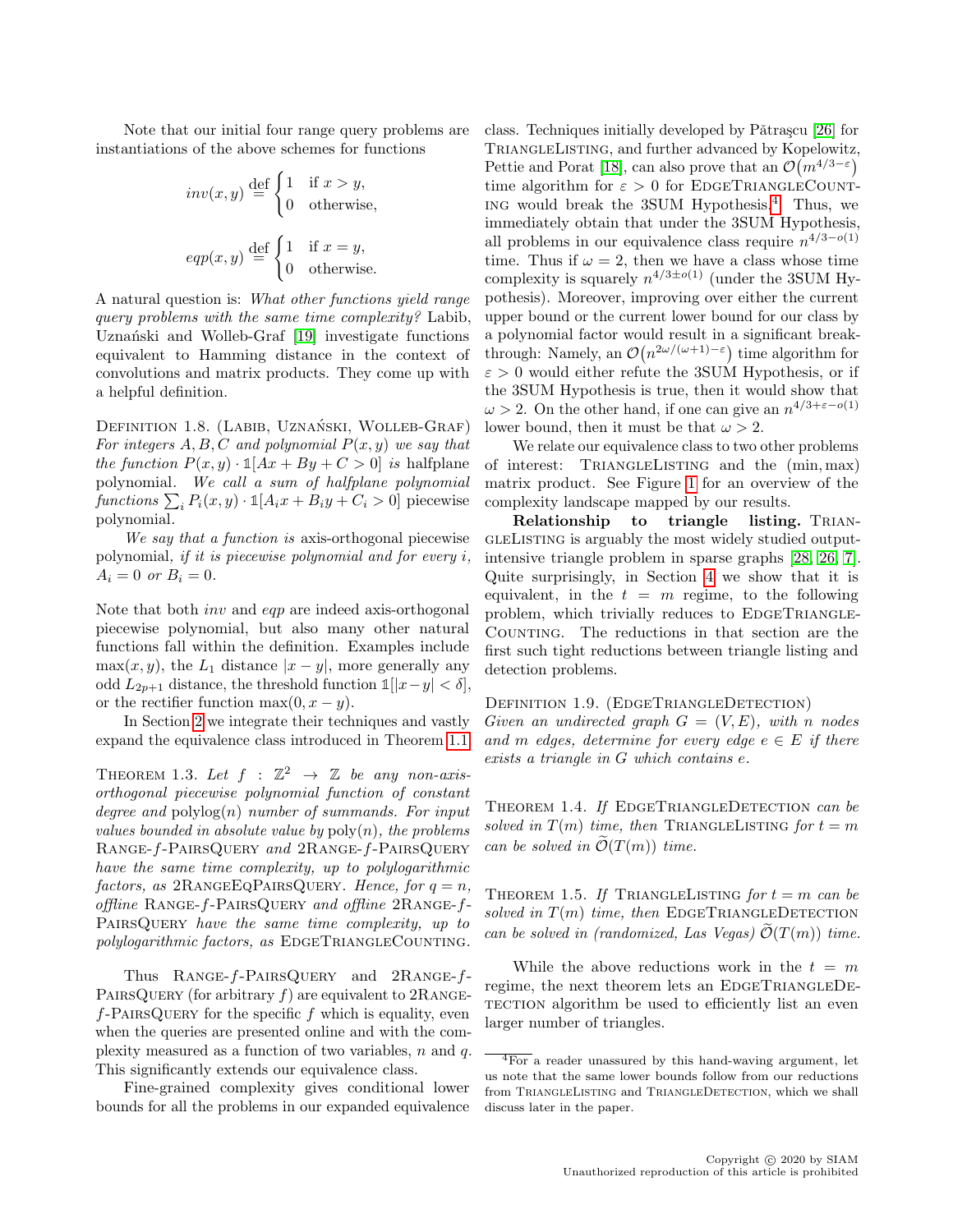

<span id="page-4-0"></span>Figure 1: Problems, reductions and equivalence classes considered in this paper. Dashed arrows represent reductions which are not tight with respect to current fastest algorithms.

THEOREM 1.6. Assume that there is an algorithm which can list up to m triangles in a graph with m edges in  $\widetilde{\mathcal{O}}(m^c)$  time, for a constant c. Then  $t \geqslant m$  triangles can be listed in (randomized, Monte Carlo)  $\tilde{\mathcal{O}}(m^{3c-3}t^{3-2c})$ time.

Plugging in the  $\mathcal{O}(m^{2\omega/(\omega+1)})$  time for detection [\[4\]](#page-15-0) we match the current fastest listing algorithm [\[7\]](#page-15-1), running in  $\widetilde{\mathcal{O}}(m^{3(\omega-1)/(\omega+1)}t^{(3-\omega)/(\omega+1)})$  time. Let us note that a fair share of intricacies in the proofs of Theorems [1.4](#page-3-3) and [1.6](#page-3-4) comes from the fact that they have to provide general black-box reductions. If one actually wishes to obtain a listing algorithm by chaining these reductions with the Alon-Yuster-Zwick algorithm [\[4\]](#page-15-0), one can use the algorithm's counting ability to simplify things substantially. In particular, no randomization is needed in that case.

Last, let us define a decision variant of 2RangeEq-PAIRSQUERY:

### Definition 1.10. (2RangeDisjointQuery)

Given an array of integers  $A[1..n]$  and a sequence of pairs of nonoverlapping ranges  $([l'_1, r'_1], [l''_1, r''_1]), ([l'_2, r'_2], [l''_2, r''_2]), \ldots, ([l'_q, r'_q], [l''_q, r''_q]),$ determine for each pair  $([l', r'], [l'', r''])$  whether the sets of elements in these two ranges are disjoint, i.e. whether

$$
\neg \exists_{i,j} : l' \leqslant i \leqslant r' < l'' \leqslant j \leqslant r'' \text{ and } A[i] = A[j].
$$

In the same way Lemma [1.1](#page-2-3) establishes the equivalence of 2RANGEEQPAIRSQUERY and EDGETRIANGLE- Counting, we can prove 2RangeDisjointQuery and EDGETRIANGLEDETECTION are equivalent:

<span id="page-4-1"></span>LEMMA 1.3. If 2RANGEDISJOINTQUERY for  $q = n$  can be solved offline in  $T_{\perp}(n)$  time, then EDGETRIANGLEDE-TECTION can be solved in  $\mathcal{O}(T_{\perp}(m))$  time. Conversely, if EDGETRIANGLEDETECTION can be solved in  $T_{\Delta}(m)$ time, then 2RANGEDISJOINTQUERY for  $q = n$  can be solved offline in  $\mathcal{O}(T_{\Delta}(n))$  time.

Recall that in Section [1.1](#page-1-1) we defined four counting range query problems. Out of them, 2RANGEEQPAIRS-Query is the only one which remains hard in the decision variant. The other three become solvable in linear time, using range minimum query data structures [\[13,](#page-16-10) [6\]](#page-15-6).

Connections to matrix products. 2RangeEq-PAIRSQUERY is very convenient in drawing connections of our class with matrix product problems. Let us start with a simple observation.

<span id="page-4-2"></span>OBSERVATION 1.1. Multiplication of two  $\sqrt{n} \times \sqrt{n} (0,1)$ matrices can be reduced to 2RANGEEQPAIRSQUERY with n queries in an array of length  $\mathcal{O}(n)$ .

To see why this is true, represent each row of the first matrix and each column of the second matrix as an array of the indices in which the row/column has a 1. Then, concatenate these representations to form a single large array. Now, the value of the  $(i, j)$  cell of the output matrix can be determined by asking a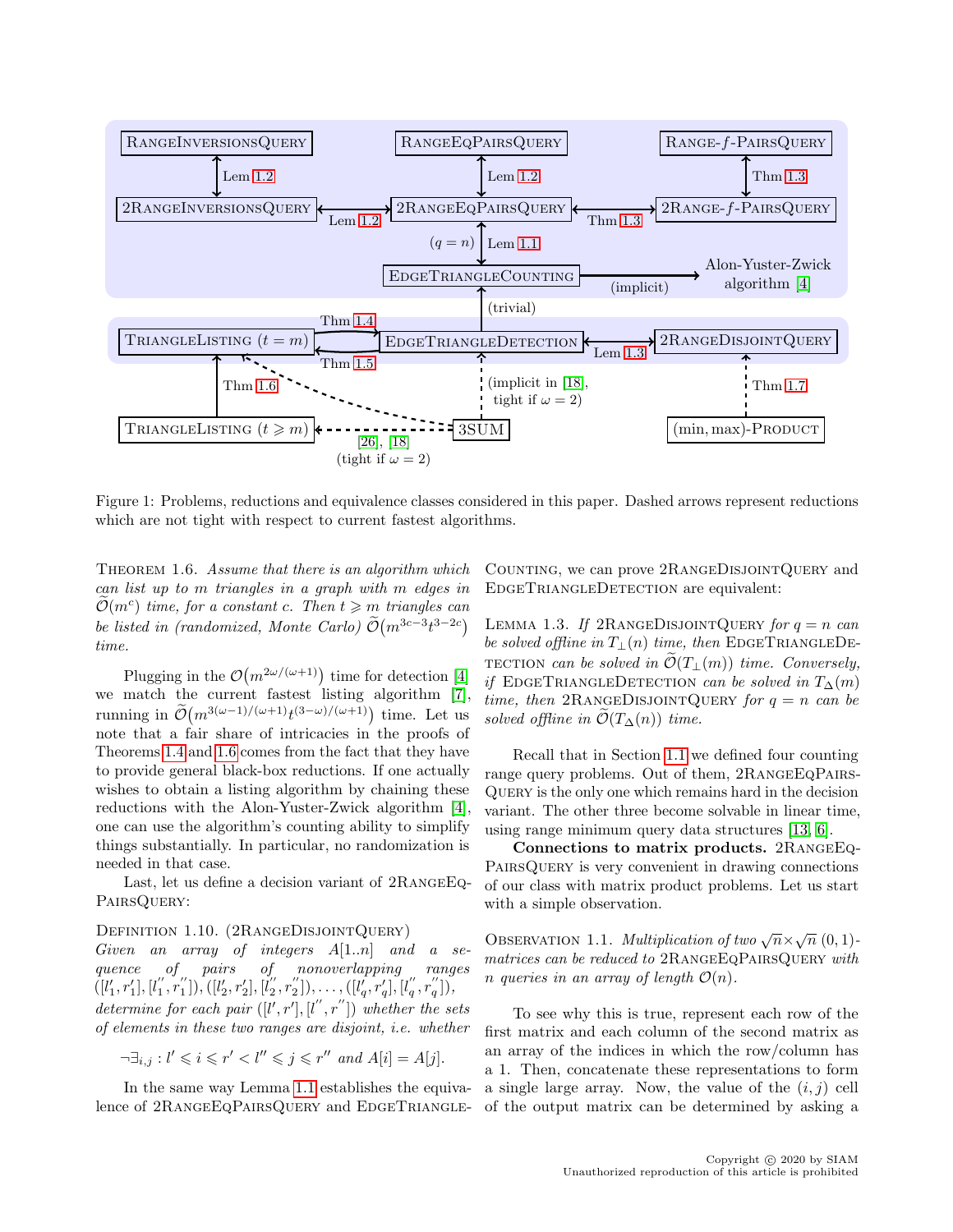query about the number of pairs of equal indices in the subarrays corresponding to the row  $i$  and column  $j$ .

The so-called BMM Hypothesis states that no "combinatorial" algorithm can multiply two  $n \times n$  matrices, even over the Boolean semiring, in time  $\mathcal{O}(n^{3-\epsilon})$ , for any  $\varepsilon > 0$ . Under this hypothesis, Mo's algorithm is optimal (up to subpolynomial factors) among "combinatorial" algorithms for range query problems in our class. While the notion of a "combinatorial" algorithm is not well defined, that observation shows that using a fast matrix multiplication algorithm – what Alon-Yuster-Zwick algorithm  $[4]$  for EDGETRIANGLECOUNTING does – is necessary in order to beat the  $n^{3/2}$  barrier.

We will now relate our equivalence class to a slightly harder matrix product problem, whose complexity seems to be independent of the 3SUM Hypothesis. The  $(\min, \max)$ -product of matrices A and B is the matrix C such that  $C[i][j] = \min_k \max(A[i][k], B[k][j]).$ The problem of computing the (min, max)-product stems from research on the All-Pairs Bottleneck Paths problem [\[29,](#page-16-14) [30,](#page-16-15) [11\]](#page-16-16), and recently has been shown to be equivalent to approximating All-Pairs Shortest Paths [\[8\]](#page-16-17). In Section [6](#page-13-0) we show the following (non-tight) reduction.

<span id="page-5-1"></span>THEOREM 1.7. If 2RANGEDISJOINTQUERY for  $q = n$ can be solved offline in  $T(n)$  time, then the (min, max)product of two  $n \times n$  matrices can be computed in  $\tilde{\mathcal{O}}(T(n^2))$  time.

The current fastest algorithm for (min, max) product runs in  $\tilde{\mathcal{O}}(n^{2.6865})$  time [\[11\]](#page-16-16). This algorithm is quite intricate and seems difficult to improve upon. Assuming this algorithm is optimal, Theorem [1.7,](#page-5-1) combined with Lemma [1.3](#page-4-1) and Theorem [1.5,](#page-3-2) yields an  $\Omega(m^{1.3432})$ conditional lower bound for EDGETRIANGLEDETECTION and TRIANGLELISTING. This is a slightly higher barrier than the  $m^{4/3}$  one following from the 3SUM Hypothesis, but the hardness assumption is much less understood and presumably less likely to be true.

Moreover, there is a group of equivalent matrix products [\[15\]](#page-16-18), including dominance product [\[23\]](#page-16-19), equality product [\[32\]](#page-17-1) (also later called Hamming distance product) and sparse matrix product, which can be reduced to 2RANGEEQPAIRSQUERY (and thus EDGETRIANGLE-COUNTING) with an even simpler argument, generalizing Observation [1.1.](#page-4-2) However these products can be computed in  $\tilde{\mathcal{O}}(n^{2.6598})$  time [\[14\]](#page-16-20), slightly faster than the (min, max)-product running time, so they provide a lower bound weaker than the one based on 3SUM, both in terms of the exponent value and perhaps credibility.

Preliminaries. We assume all graphs have no isolated vertices so that the number of vertices is never asymptotically larger than the number of edges. Throughout the paper we will omit floors and ceilings for simplicity.

#### <span id="page-5-0"></span>2 Equivalence between range query problems.

In this section we present reductions between the range query problems in our equivalence class. We start with the four problems defined in Section [1.1.](#page-1-1) Although their equivalence follows from a more general Theorem [1.3,](#page-3-1) we focus on them first, so that we can highlight the main ideas behind our reductions, unobscured by technical details required for the general result.

LEMMA 1.2. The problems RANGEEQPAIRSQUERY, 2RangeEqPairsQuery, RangeInversionsQuery, 2RANGEINVERSIONSQUERY all have the same time complexity, up to polylogarithmic factors. This holds even when the queries are presented online and with the complexity measured as a function of two variables, n and  $q$ .

*Proof.* (2RANGEINVERSIONSQUERY  $\rightarrow$  RANGEINVERsionsQuery):

Observe that for every  $a \leq b \leq c \leq d$  we have  $inv([a, b], [c, d]) = inv([a, d]) - inv([a, c]) - inv([b, d]) +$  $inv([b, c])$ . Thus, the answer for each pair of intervals in 2RangeInversionsQuery can be obtained from four queries in a RANGEINVERSIONSQUERY instance.

 $(RANGEINVERSIONSQUERY \rightarrow 2RANGEINVERSION$ sQuery):

First, note that the values  $inv([1, x])$ , for all  $1 \leq x \leq$ n, can be precomputed in  $\mathcal{O}(n \log n)$  time. To do that, note that  $inv([1, x]) - inv([1, x - 1])$  is equal to  $\#\{i < x : A[i] > A[x]\}.$  If we store all elements of  $A[1..x-1]$  in a balanced binary search tree, the value of  $inv([1, x]) - inv([1, x - 1])$  can be found in logarithmic time. After this step, we add  $A[x]$  to the tree. It remains to see that  $inv([1, a-1], [a, b]) = inv([1, b]) - inv([1, a 1$ ]) –  $inv([a, b])$ , so we can find  $inv([a, b])$  with a single 2RANGEINVERSIONSQUERY  $inv([1, a-1], [a, b])$ , as the other terms are precomputed.

 $(RANGEEQPAIRSQUERY \leftrightarrow 2RANGEEQPAIRS-$ Query):

The proofs are obtained from the above ones by simply replacing *inv* with *eqp.* 

 $(2R$ ANGEEQPAIRSQUERY  $\rightarrow 2R$ ANGEINVERSIONS-QUERY):

To solve 2RangeEqPairsQuery we simply use the fact that  $A[i] = A[j]$  if and only if neither  $A[i] > A[j]$ nor  $A[i] < A[j]$ . Formally, we employ a second array  $A'[1..n]$  with  $A'[x] = -A[x]$  and on both arrays we use the algorithm for 2RangeInversionsQuery. Therefore, for every  $a \leqslant b \leqslant c \leqslant d$  we can compute  $inv_A([a, b], [c, d]) = \{(i, j) \in [a, b] \times [c, d] : A[i] > A[j]\}$ as well as  $inv_{A'}([a, b], [c, d]) = \{(i, j) \in [a, b] \times [c, d] :$  $A'[i] > A'[j]$  = { $(i, j) \in [a, b] \times [c, d] : A[i] < A[j]$  }. It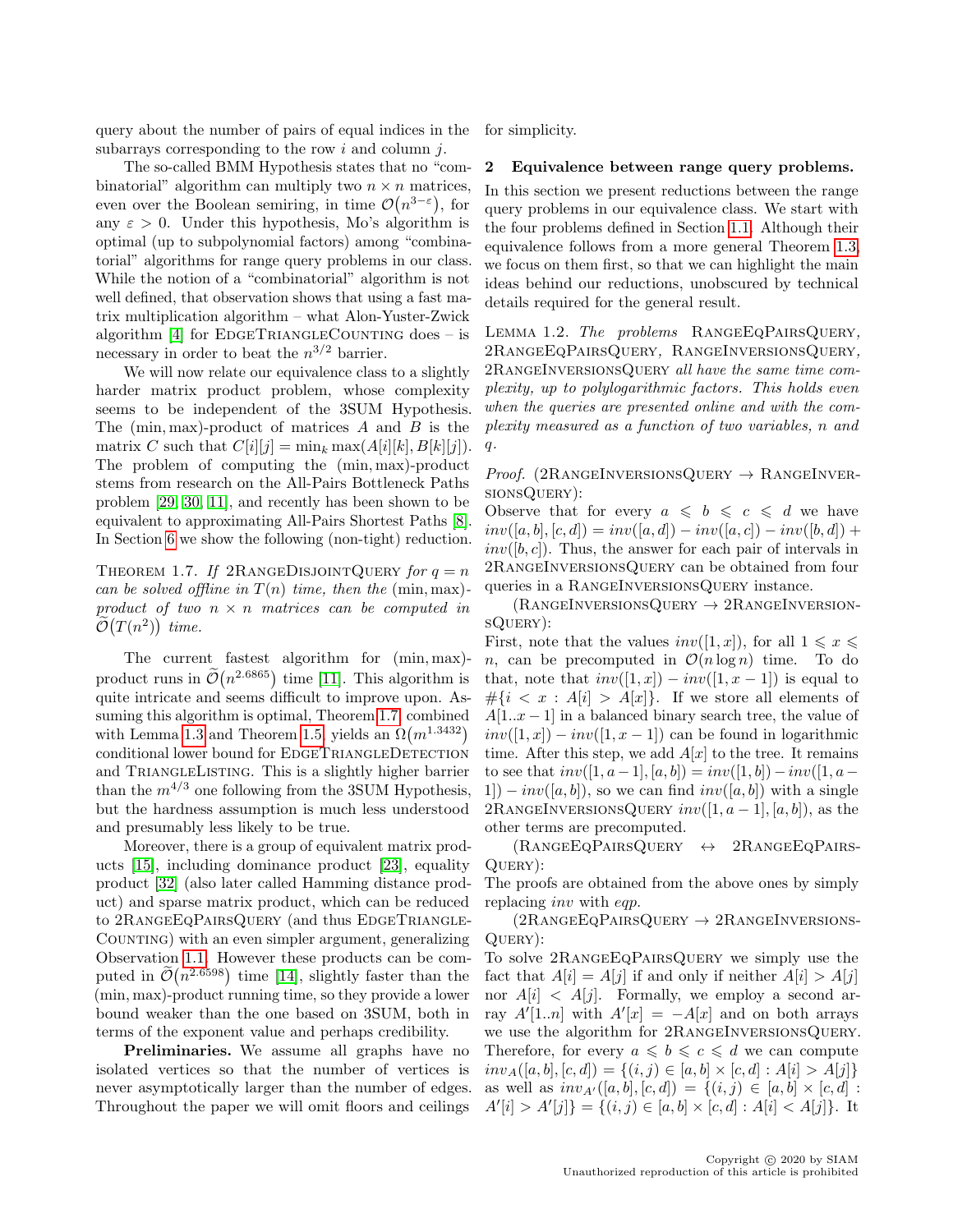is clear that  $eqp([a, b], [c, d]) = (b - a + 1) \cdot (d - c + 1)$  $inv_A([a, b], [c, d]) - inv_{A'}([a, b], [c, d]).$ 

 $(2R$ ANGEINVERSIONSQUERY  $\rightarrow 2R$ ANGEEQPAIRS-Query):

We assume w.l.o.g. that the elements in A are integers in  $[1, n]$ . Indeed, if they were not, we could replace each element with its position in the sorted order of all elements of A.

Let  $k = \lceil \log n \rceil$  be the number of bits needed to represent the integers in  $A$ . For a k-bit integer  $x$  and  $1 \leq i \leq k$  let  $v_i(x)$  denote the *j*-th bit of x, starting from the most significant. Also, let  $p_i(x)$  denote the number obtained from  $x$  by taking only the  $j$  most significant bits (in other words,  $p_j(x) = \lfloor x/2^{k-j} \rfloor$ ). We assume  $p_0(x) = 0.$ 

We create k new arrays  $A_1, \ldots, A_k$ , all of length  $2n$ . For  $i = 1, 2, ..., n$  and  $1 \leq t \leq k$  we define:

$$
A_t[i] = \begin{cases} p_{t-1}(A[i]) & \text{if } v_t(A[i]) = 1\\ -\infty & \text{otherwise} \end{cases}
$$

$$
A_t[n+i] = \begin{cases} p_{t-1}(A[i]) & \text{if } v_t(A[i]) = 0\\ \infty & \text{otherwise} \end{cases}
$$

We claim that  $inv_A([a, b], [c, d])$  =  $\sum_{t=1}^{k} \epsilon q p_{A_t}([a, b], [n + c, n + d])$ . This equality allows us to simulate  $2$ RANGEINVERSIONSQUERY with  $\log n$  instances of 2RangeEqPairsQuery and thus render the proof done. To prove it, first let  $i \in [a, b]$  and  $j \in [c, d]$ be such that  $A[i] > A[j]$ . Then there is exactly one  $1 \leq t \leq k$  such that  $p_{t-1}(A[i]) = p_{t-1}(A[j]), v_t(A[i]) = 1$ and  $v_t(A[j]) = 0$ , which implies  $A_t[i] = A_t[n+j]$ . Every pair that is counted in  $inv_A([a, b], [c, d])$  then corresponds to a pair in  $\sum_{t=1}^{k} \epsilon q p_{A_t}([a, b], [n + c, n + d]),$ so  $inv_A([a, b], [c, d]) \leq \sum_{t=1}^k eqp_{A_t}([a, b], [n + c, n + d]).$ 

Conversely, if  $A_t[i] = A_t[n+j]$  for some  $a \leq i \leq b$ and  $c \leqslant j \leqslant d$ , then this equal element can be neither  $-\infty$  nor  $\infty$ , as these infinities appear only in first and second half of  $A_t$ , respectively, and the halves are disjoint. So  $p_{t-1}(A[i]) = p_{t-1}(A[j])$ ,  $v_t(A[i]) = 1$ and  $v_t(A[j]) = 0$ , which means that  $A[i] > A[j]$  is an inversion and  $t$  is the most significant bit on which  $A[i]$  and  $A[j]$  differ. In particular, we cannot obtain the same pair  $(i, j)$  from different t's. This proves  $inv_A([a, b], [c, d]) \geq \sum_{t=1}^k eqp_{A_t}([a, b], [n + c, n + d]),$  so we are done.

Now we are ready to prove a more general result.

THEOREM 1.3. Let  $f : \mathbb{Z}^2 \to \mathbb{Z}$  be any non-axisorthogonal piecewise polynomial function of constant degree and  $\text{polylog}(n)$  number of summands. For input values bounded in absolute value by  $poly(n)$ , the problems Range-f-PairsQuery and 2Range-f-PairsQuery have the same time complexity, up to polylogarithmic factors, as  $2$ RANGEEQPAIRSQUERY. Hence, for  $q = n$ , offline Range-f-PairsQuery and offline 2Range-f-PAIRSQUERY have the same time complexity, up to polylogarithmic factors, as EDGETRIANGLECOUNTING.

The proof is similar in spirit to the proof of Lemma [1.2,](#page-2-2) but the ad hoc reductions between the equality and inversion predicates are replaced with a general tool developed by Labib, Uznański and Wolleb-Graf [\[19\]](#page-16-12).

<span id="page-6-0"></span>Theorem 2.1. (Theorem 10 in [\[19\]](#page-16-12), rephrased) Let  $f: \mathbb{Z}^2 \to \mathbb{Z}$  be any piecewise polynomial function of degree d with c summands. There exist integer  $k = \mathcal{O}\left(c \cdot d \cdot \log^{d+1} U\right)$ , constant-time computable functions  $g_1, \ldots, g_k, h_1, \ldots, h_k$ , and coefficients  $\alpha_1, \ldots, \alpha_k$ , such that for every  $1 \leqslant x, y \leqslant U$ 

$$
f(x,y) = \sum_{i=1}^{k} \alpha_i \cdot eqp(g_i(x), h_i(y)).
$$

<span id="page-6-1"></span>Theorem 2.2. (Theorem 11 in [\[19\]](#page-16-12), rephrased) Let  $f : \mathbb{Z}^2 \to \mathbb{Z}$  be any non-axis-orthogonal piecewise polynomial function of degree d. There exist integer  $k = \mathcal{O}(d^2)$ , constant-time computable functions  $g_1, \ldots, g_k, h_1, \ldots, h_k, \text{ and coefficients } \alpha_1, \ldots, \alpha_k, \text{ such}$ that for every  $x, y \in \mathbb{Z}$ 

$$
eqp(x, y) = \sum_{i=1}^{k} \alpha_i \cdot f_i(g_i(x), h_i(y)),
$$

where each  $f_i$  either equals to  $f$  or is a simple multiplication, i.e.  $f_i(x, y) = x \cdot y$ .

Theorem [1.3](#page-3-1) follows from the next two lemmas, which establish the equivalence between all the range query problems in our equivalence class, and Lemma [1.1,](#page-2-3) which we prove in Section [3,](#page-7-0) and which relates the range query problems to EDGETRIANGLECOUNTING.

LEMMA 2.1. Let  $f : \mathbb{Z}^2 \to \mathbb{Z}$  be any non-axis-orthogonal piecewise polynomial function of constant degree and  $polylog(n)$  number of summands. For input values bounded in absolute value by  $\text{poly}(n)$ , the problems 2Range-f-PairsQuery and 2RangeEqPairsQuery have the same time complexity, up to polylogarithmic factors.

Proof.  $(2\text{RANGE-}f\text{-PAIRSQuery} \rightarrow 2\text{RANGEEQPAIRS}$ Query):

We apply Theorem [2.1](#page-6-0) to  $f$ , and create polylogarithmically many instances of 2RangeEqPairsQuery, the *i*-th one with a 2*n*-element array  $A_i$  such that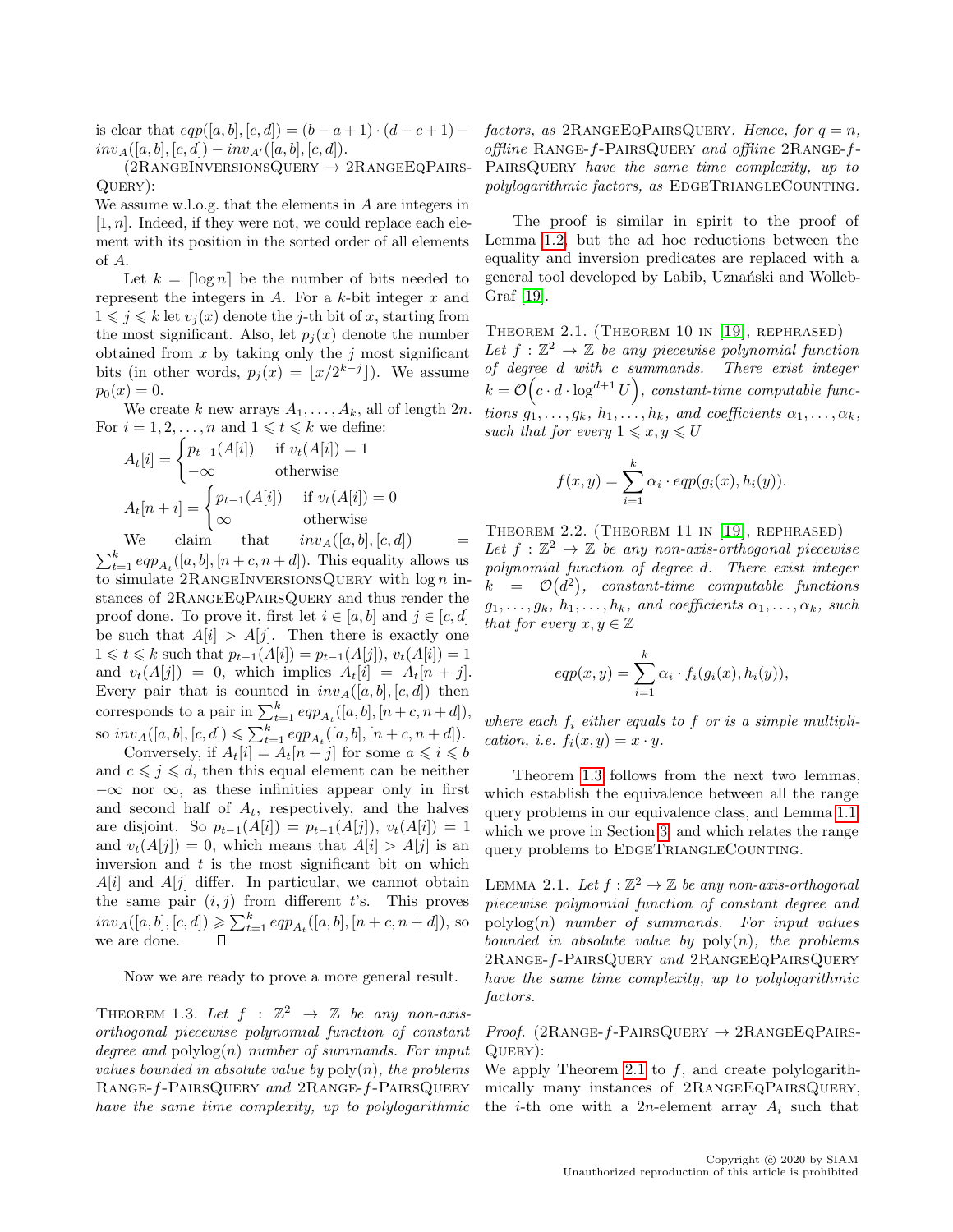$A_i[j] = g_i(A[j])$  and  $A_i[n+j] = h_i(A[j])$  for every  $j \in [n]$ . To finish the proof, observe that

$$
f_A([l',r'],[l'',r'']) = \sum_{i=1}^k \alpha_i \cdot ep_{A_i}([l',r'],[l'',r'']).
$$

 $(2R$ ANGEEQPAIRSQUERY  $\rightarrow$  2RANGE-f-PairsQuery):

The argument is very similar to the reduction in the reverse direction. We use Theorem [2.2](#page-6-1) and create a constant number of arrays. We then solve 2Range $f$ -PAIRSQUERY on those arrays with  $f_i = f$ , and 2RANGE-mul-PAIRSQUERY on those with  $f_i = mul$ , where  $mul(x, y) = x \cdot y$ . What remains to be shown is that 2Range-mul-PairsQuery is computationally easy. Observe that

$$
mul([l', r'], [l'', r'']) =
$$
  
=  $\sum_{\substack{l' \le i \le r' \\ l'' \le j \le r''}} A[i] A[j] = \sum_{\substack{l' \le i \le r' \\ l'' \le j \le r''}} A[i] \cdot \sum_{\substack{l'' \le j \le r'' \\ l'' \le j \le r''}} A[j] =$   
=  $(S[r' + 1] - S[l']) \cdot (S[r'' + 1] - S[l'')),$ 

where  $S[i] = \sum_{j \leq i} A[j]$ , and all  $S[i]$ 's can be precomputed beforehand. Thus, it takes only  $\mathcal{O}(n+q)$  time to solve an instance of 2RANGE-mul-PAIRSQUERY, and the total running time is necessarily dominated by solving the 2RANGE-f-PAIRSQUERY instances. П

LEMMA 2.2. Let  $f : \mathbb{Z}^2 \to \mathbb{Z}$  be any non-axis-orthogonal piecewise polynomial function of constant degree and  $polylog(n)$  number of summands. For input values bounded in absolute value by  $\text{poly}(n)$ , the problems Range-f-PairsQuery and 2Range-f-PairsQuery have the same time complexity, up to polylogarithmic factors.

Proof. (2RANGE-f-PAIRSQUERY  $\rightarrow$  RANGE-f-PairsQuery):

The reduction is essentially the same as the 2RangeInversionsQuery → RangeInversionsQuery reduction in the proof of Lemma [1.2.](#page-2-2) Actually, the inclusion-exclusion identity  $f([a, b], [c, d]) =$  $f([a, d]) - f([a, c]) - f([b, d]) + f([b, c])$  holds for any binary function  $f$ , not necessarily piecewise polynomial.  $(RANGE-f-PAIRSQuery \rightarrow 2RANGE-f-$ PairsQuery):

The reduction closely follows the RangeInversion $sQUERY \rightarrow 2RANGEINVERSIONSQUERY reduction$ in the proof of Lemma [1.2.](#page-2-2) The inclusion-exclusion part of the argument translates verbatim, i.e. we have  $f([1, a-1], [a, b]) = f([1, b]) - f([1, a-1]) - f([a, b]).$ What requires more work is to precompute the values

 $f([1, x])$ , for all  $1 \leq x \leq n$ , in  $\mathcal{O}(n)$  time. In order to do so, we apply Theorem [2.1](#page-6-0) to  $f$ . We do a single pass over the array A and, for each  $i \in [k]$ , we keep a multiset of already encountered values  $g_i(A[x])$ . During the pass, each value  $f([1, x]) - f([1, x-1]) = \sum_{x' < x} f(A[x'], A[x])$ can be found in polylogarithmic time, by examining counts of  $h_i(A[x])$  elements in corresponding multisets, and multiplying them by corresponding  $\alpha_i$ 's.  $\Box$ 

### <span id="page-7-0"></span>3 Equivalence with triangle counting.

In this section we present reductions between EDGETRI-ANGLECOUNTING and an offline range query problem from our equivalence class. Analogous reductions establish equivalence between EDGETRIANGLEDETECTION and 2RangeDisjointQuery, which we briefly discuss at the end of this section.

LEMMA 1.1. If  $2$ RANGEEQPAIRSQUERY for  $q = n$  can be solved offline in  $T=(n)$  time, then EDGETRIANGLE-COUNTING can be solved in  $\mathcal{O}(T_{=}(m))$  time. Conversely, if EDGETRIANGLECOUNTING can be solved in  $T_{\Delta}(m)$ time, then 2RANGEEQPAIRSQUERY for  $q = n$  can be solved offline in  $\mathcal{O}(T_\Delta(n))$  time.

Proof. (EDGETRIANGLECOUNTING  $\rightarrow$  2RANGEINVERsionsQuery):

Given a graph, we construct an array by concatenating the lists of neighbours of all vertices. For each edge  $e = (u, v)$ , the number of triangles containing it, denoted by  $\Delta_e$ , equals  $eqp(Nb(u), Nb(v))$ , where Nb(a) denotes the interval containing the neighbour list of vertex a. Thus we reduce  $E$ DGETRIANGLECOUNTING to m queries in an array of length 2m, and can solve it in  $T=(2m)$ time.

 $(2R$ ANGEEQPAIRSQUERY  $\rightarrow$  EDGETRIANGLE-COUNTING):

We first present a reduction producing a multigraph instance, and then explain how to eliminate parallel edges.

We assume  $n$  is a power of 2, by appending dummy elements if necessary. Given an array of length  $n$ , we define the family of base intervals as follows: for each  $i = 0, 1, \ldots, \log n, j = 0, 1, \ldots, (n/2^{i}) - 1$ , let  $base(i, j)$ denote the interval  $[j \cdot 2^i, (j+1) \cdot 2^i - 1]$ . This way of partitioning data is often referred to as a segment tree. There are  $2n - 1$  base intervals, and their total length is  $\mathcal{O}(n \log n)$ .

Any interval  $I$  can be split into a collection  $base_I$ of  $\mathcal{O}(\log n)$  base intervals by the following recursive procedure. We start with  $base(log n, 0) = [0, n - 1]$ , i.e. the full interval. If the current interval  $base(i, j)$  is fully contained in interval  $I$ , we add it to the collection. Otherwise, we check if I has a non-empty intersection with  $base(i - 1, 2j)$  and  $base(i - 1, 2j + 1)$ , and descend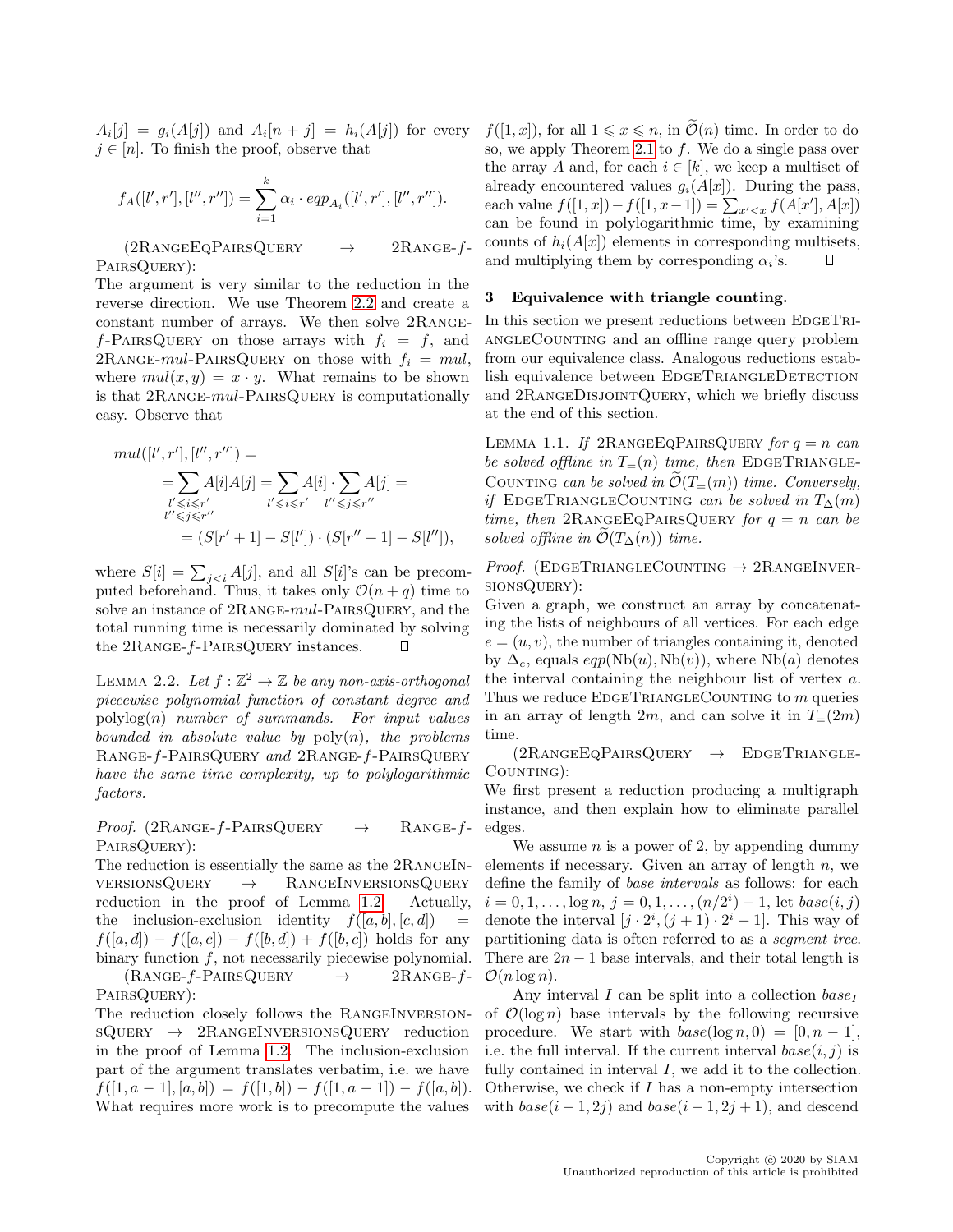recursively into one or both of them accordingly. A conclusion that only  $\mathcal{O}(\log n)$  base intervals are added to the collection (as well as that the procedure finishes in  $\mathcal{O}(\log n)$  time) follows easily from the observation that, for any  $i$ , there can be at most two base intervals  $base(i, j)$  which have a non-empty intersection with I but are not fully contained in I.

We create a tripartite multigraph  $G = ((U \cup V \cup$  $W$ ),  $(E_{UV} \cup E_{UW} \cup E_{VW})$ :

- 1. We add a vertex  $u_k$  to U for each value k appearing in the array A. If a value appears multiple times, we do not create multiple copies of the vertex.
- 2. We add vertices  $v_{i,j}$  to V and  $w_{i,j}$  to W for each base interval  $base(i, j)$ .
- <span id="page-8-2"></span>3. We add edges  $(u_k, v_{i,j})$  to  $E_{UV}$  and  $(u_k, w_{i,j})$  to  $E_{UW}$  for each value k which appears in the interval  $base(i, j)$  in the array A. If k appears multiple times, we add multiple edges, accordingly.
- <span id="page-8-1"></span>4. For each queried pair of intervals  $(I_1, I_2)$  we compute the collections  $base_{I_1}$  and  $base_{I_2}$  and add an edge  $(v_{i_1,j_1}, w_{i_2,j_2})$  to  $E_{VW}$  for each  $base(i_1, j_1) \in base_{I_1}$ and each  $base(i_2, j_2) \in base_{I_2}$ .

Since  $G$  is tripartite, all of its triangles are of the form  $(u_k, v_{i_1,j_1}, w_{i_2,j_2})$ . Hence, for any edge  $e = (v_{i_1,j_1}, w_{i_2,j_2}) \in E_{VW}$ , we have  $\Delta_e =$  $eqp(base(i_1, j_1), base(i_2, j_2))$ . In order to compute the results of the original queries, we sum  $\Delta_e$ 's for all those edges which have been induced by a given query in Step [4.](#page-8-1) This completes the reduction to a multigraph instance.

Let us analyse the size of  $G$ . In Step [3,](#page-8-2) an edge is added between each base interval and each occurrence of a value in this interval, so the total number of edges is equal to the sum of lengths of all base intervals, which is  $\mathcal{O}(n \log n)$ . In Step [4,](#page-8-1) for each query, both intervals are split into  $\mathcal{O}(\log n)$  base intervals, and an edge is added for every pair of those base intervals. That gives  $\mathcal{O}(\log^2 n)$  edges per query,  $\mathcal{O}(q \log^2 n)$  edges in total. Therefore, the total size of G is  $\mathcal{O}(n \log n + q \log^2 n)$ .

Note that multiple copies of an edge in  $E_{VW}$  can be simply ignored. They occur when several queries happen to ask about the same pair of base intervals in their decompositions, but then a single copy of such an edge is sufficient to answer all those queries.

Now let us eliminate the remaining parallel edges. We represent all edge multiplicities in binary. For every  $i \in [\log n]$ , we create sets  $E_{UV}^i$  and  $E_{UW}^i$  containing those edges from  $E_{UV}$  and  $E_{UW}$  whose multiplicities have 1 in the *i*-th position in their binary representation. For every pair  $(i, j) \in [\log n]^2$ , we create a (simple) graph  $G^{i,j} = ((\overline{U} \cup V \cup W), (\overline{E}_{UV}^{i}, \overline{E}_{UW}^{j}, E_{VW})),$  and feed it to

the triangle counting algorithm to compute  $\Delta_e^{i,j}$  for each  $e \in E_{VW}$ . Finally, we obtain each  $\Delta_e$  as  $\sum_{i,j} 2^{i+j} \Delta_e^{i,j}$ . This reduces the multigraph instance G to  $\log^2 n$  (simple) graph instances, each no larger than G.

The whole reduction runs in time linear in the size of instances it produces. Thus, the total time to solve 2RangeEqPairsQuery is dominated by the calls to the triangle counting algorithm, and equals to  $\log^2 n \cdot T_{\Delta}(\mathcal{O}(n \log n + q \log^2 n)),$  which is  $\widetilde{\mathcal{O}}(T_{\Delta}(n))$  for  $q = n$ .  $\Box$ 

LEMMA 1.3. If 2RANGEDISJOINTQUERY for  $q = n$  can be solved offline in  $T_{\perp}(n)$  time, then EDGETRIANGLEDE-TECTION can be solved in  $\widetilde{\mathcal{O}}(T_+(m))$  time. Conversely, if EDGETRIANGLEDETECTION can be solved in  $T_{\Delta}(m)$ time, then 2RANGEDISJOINTQUERY for  $q = n$  can be solved offline in  $\tilde{\mathcal{O}}(T_{\Delta}(n))$  time.

Proof. Constructions from the above proof of Lemma [1.1](#page-2-3) work verbatim. A slight simplification is possible: Multiple parallel edges can be simply ignored, since they change only the number of triangles, not their existence. This saves a factor of  $\log^2 n$ .  $\Box$ 

#### <span id="page-8-0"></span>4 Triangle detection and listing.

In this section we prove the equivalence between TRIangleListing and EdgeTriangleDetection. Since the latter problem reduces to EDGETRIANGLECOUNTing trivially, this also establishes the relationship of our equivalence class to TRIANGLELISTING.

We start with the version of TRIANGLELISTING restricted to the  $t = m$  regime.

THEOREM 1.4. If EDGETRIANGLEDETECTION can be solved in  $T(m)$  time, then TRIANGLELISTING for  $t = m$ can be solved in  $\mathcal{O}(T(m))$  time.

*Proof.* Given a graph  $\widetilde{G} = (\widetilde{V}, \widetilde{E})$ , with  $m = |\widetilde{E}|$  edges, we create a tripartite graph  $G = (V_1 \cup V_2 \cup V_3, E)$  as follows: for every vertex  $v \in \tilde{V}$  we create three vertices  $v_1 \in V_1, v_2 \in V_2, v_3 \in V_3$  and for every edge  $(u, v) \in E$ we create six edges  $(u_i, v_j) \in E$  for  $i, j \in \{1, 2, 3\}, i \neq j$ . Let  $E = E_{1,2} \cup E_{*,3}$  where  $E_{1,2}$  is the set of edges connecting  $V_1$  with  $V_2$  and  $E_{*,3}$  is the set of edges connecting  $V_1 \cup V_2$  with  $V_3$ . We partition G into its connected components, and denote the  $i$ -th component by  $G^i = (V^i, E^i)$ ,  $V^i = V_1^i \cup V_2^i \cup V_3^i$ ,  $E^i = E^i_{1,2} \cup E^i_{*,3}$ . We will list  $t = 6m$  triangles in G. Since every triangle in  $G$  has exactly 6 copies in  $G$ , this allows us to retrieve at least  $m$  unique triangles in  $G$ .

Procedure. We iterate the whole following procedure in a loop, until the stopping condition specified in the last paragraph holds.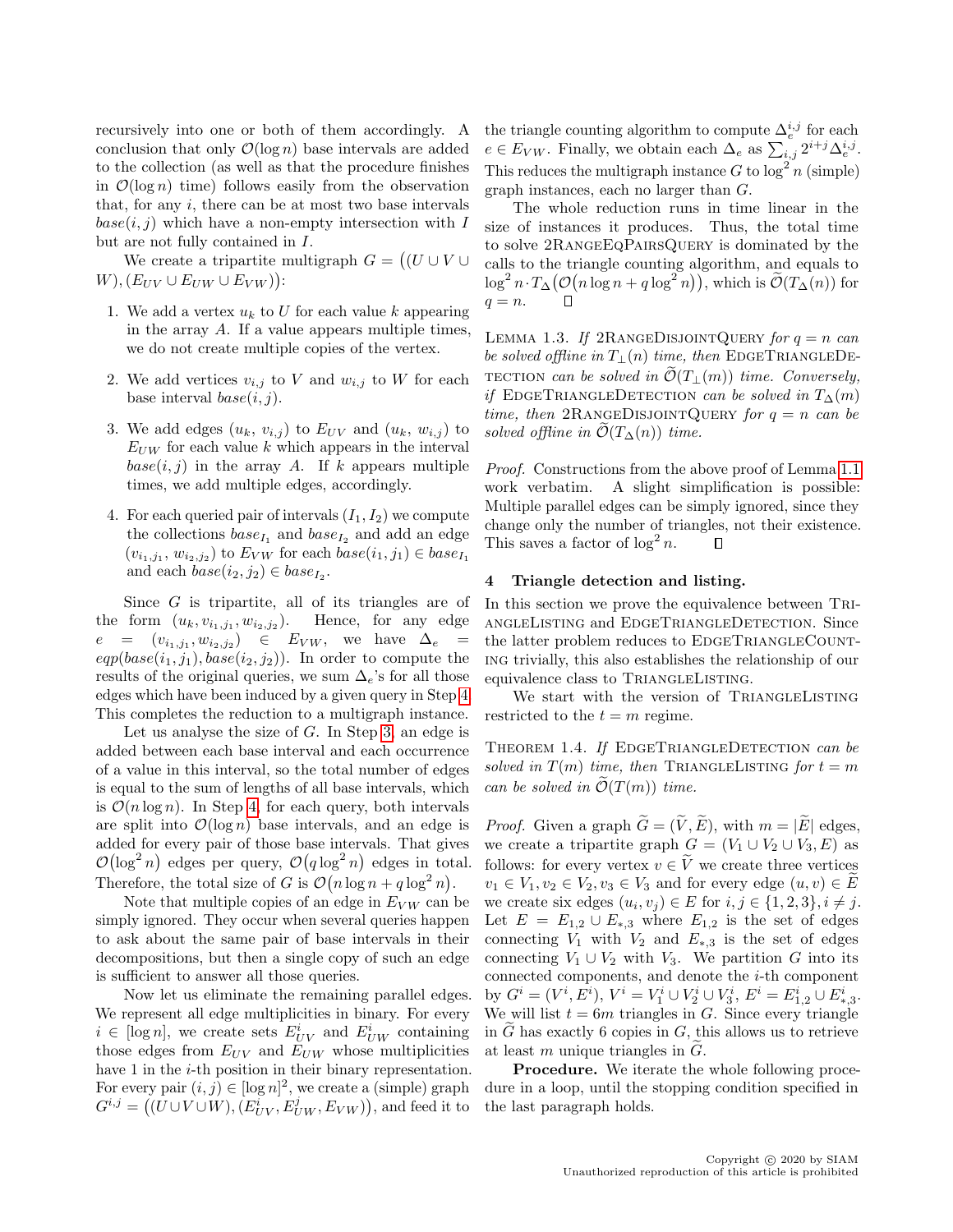First, for each connected component  $G^i$ , we check whether  $|V_3^i| = 1$ . If so, we keep it unchanged. Otherwise, we are going to replace it with two new components  $G^{i_1}$ and  $G^{i_2}$ . To do that, we arbitrarily split  $V_3^i$  into two sets  $V_3^{i_1}$  and  $V_3^{i_2}$  of roughly equal size. We construct a new component  $G^{i_1}$  as follows: We create copies of  $V_1^i$ ,  $V_2^i$ and  $E_{1,2}^i$  and add them to  $G^{i_1}$ . We add  $V_3^{i_1}$  to  $G^{i_1}$ . We take all those edges from  $E^i_{*,3}$  which are incident to  $V_3^{i_1}$ , and add them to  $G^{i_1}$ . We construct  $G^{i_2}$  analogously. We remove  $G^i$  from G and add  $G^{i_1}$  and  $G^{i_2}$  in its stead.

Note that due to these transformations the cardinality of  $E_{1,2}$  might have increased by no more than a factor of 2, while the cardinality of  $E_{*,3}$  hasn't changed. After all the components are examined, and possibly split, we solve  $E$ DGETRIANGLEDETECTION on  $G$ . Then, we remove all the edges from  $E_{1,2}$  which turn out not to form any triangles. If after this step it holds that  $|E_{1,2}| > t$ , we additionally remove arbitrary edges from  $E_{1,2}$  until  $|E_{1,2}| = t$ . We also remove any vertices which become isolated in the process.

If there still exists a component with  $|V_3^i| > 1$ , we repeat the procedure. Otherwise,  $|V_3^i| = 1$  for each component i, and therefore for each edge in  $E_{1,2}$ there is exactly one vertex candidate which can form a triangle with it. Conversely, each edge still left in  $E_{1,2}$ is guaranteed to form at least one triangle. We therefore list all the triangles by performing a single pass over the edges from  $E_{1,2}$ , and terminate.

Analysis. Observe that the only step of the algorithm in which some triangles can be lost is when we remove arbitrary edges due to the condition  $|E_{1,2}| > t$ . If we reach this step, however, we are guaranteed that each of the remaining t edges from  $E_{1,2}$  participates in at least one triangle. We conclude that if the original graph has at least  $t$  triangles, each step of the algorithm preserves at least  $t$  of them, while otherwise all the triangles are preserved.

The number of iterations of the procedure is  $\mathcal{O}(\log |V_3|)$  as the cardinality of the largest  $V_3^i$  decreases roughly by half with each iteration. This is  $\mathcal{O}(\log m)$  by the assertion of there being no isolated vertices. The cardinality of  $E_{*,3}$  is initially 4m and remains unchanged across the iterations, as each edge from  $E^i_{*,3}$  is added to exactly one of the newly created components when a component gets split. Moreover, initially  $|E_{1,2}| = 2m$ and then at the end of every iteration we explicitly ensure that  $|E_{1,2}| \le t = 6m$ . Hence, the total number of edges at the beginning of every iteration is  $\mathcal{O}(m)$ , while within the iteration it can increase by no more than a factor of 2. The cost of each call to EDGETRIANGLEDETECTION is thus  $\mathcal{O}(T(m))$ , while the rest of the procedure takes  $\mathcal{O}(m)$  time per iteration. This yields the overall running time of  $\mathcal{O}(T(m) \log m)$ .  $\Box$ 

THEOREM 1.5. If TRIANGLELISTING for  $t = m$  can be solved in  $T(m)$  time, then EDGETRIANGLEDETECTION can be solved in (randomized, Las Vegas)  $\mathcal{O}(T(m))$  time.

Proof. First, observe that it is enough to solve a special case of EDGETRIANGLEDETECTION: assuming that G is a tripartite graph  $G = (V_1 \cup V_2 \cup V_3, E)$  and only detecting edges between  $V_1$  and  $V_2$  that are part of some triangle. Indeed, any other graph  $G =$  $(V, E)$  can be treated as in Theorem [1.4:](#page-3-3) we create a tripartite graph  $G = (V_1 \cup V_2 \cup V_3, E)$  where  $V_j =$  $\{v_j \text{ for each } v \in V\}$  and  $E = \{(u_i, v_j) : (u, v) \in E, i, j \in \mathbb{Z}\}$  $\{1, 2, 3\}, i \neq j\}.$  Then we call the special case algorithm for EDGETRIANGLEDETECTION for  $G$  to detect edges between  $(V_1, V_2)$ . As every edge  $(u, v) \in G$  corresponds to an edge  $(u_1, v_2) \in V_1 \times V_2$  and every triangle  $(u, v, w)$ corresponds to a triangle  $(u_1, v_2, w_3) \in G$ , we will detect all the right edges.

The algorithm itself is rather simple: for every  $s = \log m, \log m - 1, \ldots, 0$  we execute a phase of the algorithm, which itself consists of calling TRIANGLELISTING  $2 \log m$  times. Each call is made on an induced subgraph  $G^* = (V_1 \cup V_2 \cup V_3^*, E^*)$  where the subset  $V_3^* \subseteq V_3$  is created by picking every vertex from  $V_3$  independently at random with probability  $p = 2^{-s}$ . We assume that TRIANGLELISTING can list up to  $100m$  triangles, even if  $G^*$  has less edges – we can easily achieve that by adding dummy vertices and edges. Every edge  $(v_1, v_2) \in V_1 \times V_2$ which is detected as being part of a triangle is subsequently removed from  $G$ . The key idea is that the phase for a given value of s detects w.h.p. all the edges with at least  $2<sup>s</sup>$  triangles, and because we promptly remove them, they cannot interfere with next phases, thus keeping the number of triangles low.

Let us formalize this idea. Recall that  $\Delta_e$  denotes the number of triangles containing edge e. Let us define  $A_s = \{e \in E \cap (V_1 \times V_2) : 2^s \leq \Delta_e < 2^{s+1}\}\)$  for any integer  $0 \le s \le \log m$ . To complete the proof, we will show the following statement:

If all edges in  $A_{s'}$  sets for  $s' > s$  are detected and removed from G before the s phase, then, with probability  $1-\frac{1}{m}$ , all (previously undetected) edges in  $A_s$  are detected in that phase.

Suppose that there are indeed no more edges from  $A_{s'}$  for  $s' > s$ . For any remaining edge  $e \in \bigcup_{r \leq s} A_r$ the expected number of triangles in  $G^*$  containing e is no larger than  $2^{-s}\Delta_e \leqslant 2^{-s} \cdot 2^{s+1} = 2$ . The expected number of all triangles in  $G^*$  is then no larger than  $2m$ , so the chance of not listing all triangles (recall that we can find up to  $100m$  of them) is at most  $1/50$ , by the Markov inequality. Let us now pick any edge  $\gamma \in A_s$  and prove that it is likely to be detected. There are at least  $2<sup>s</sup>$  triangles with  $\gamma$ . For any such triangle the chance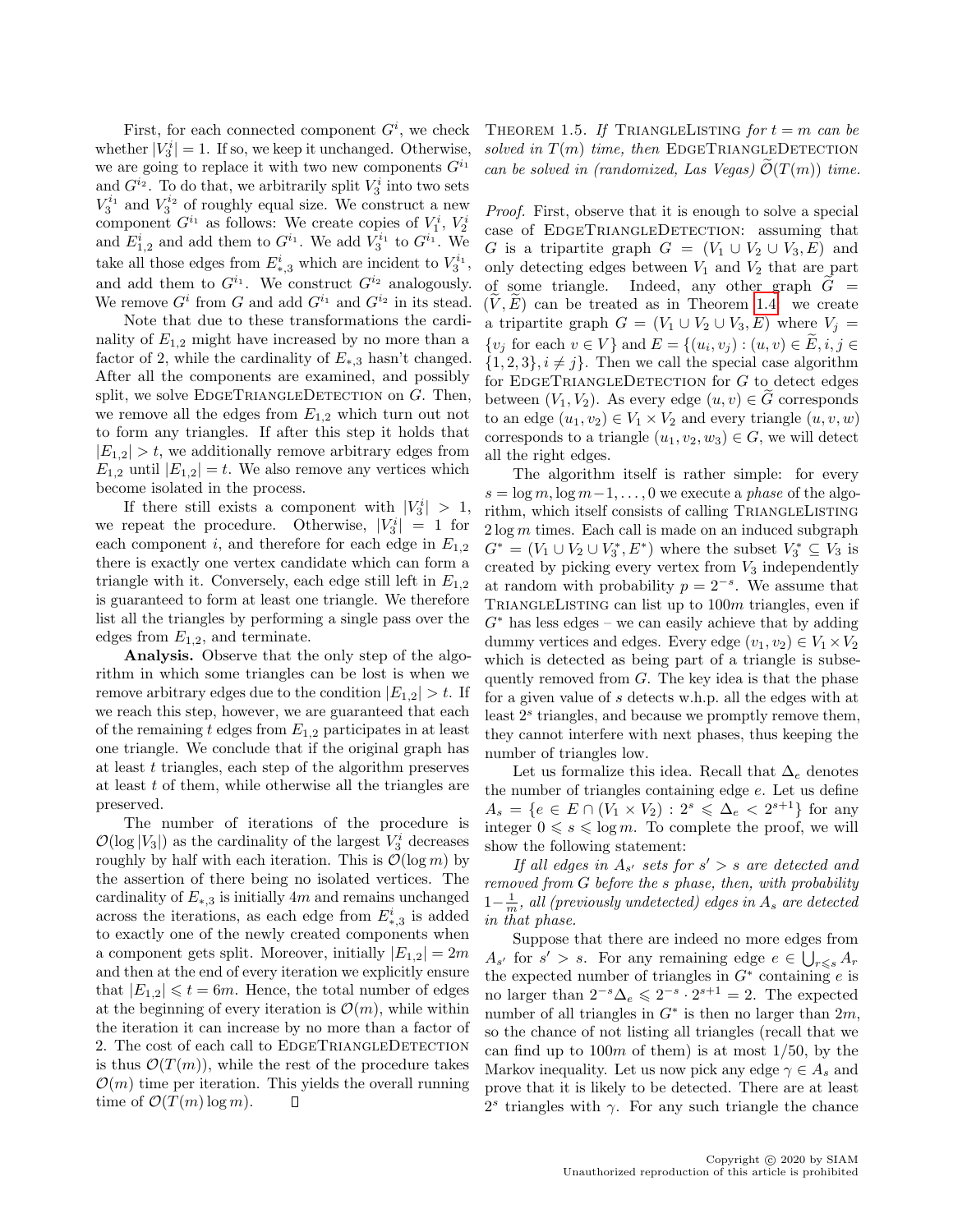of it not appearing in  $G^*$  is  $1-2^{-s}$ , and all are chosen independently, so the chance of all of them being left out is at most  $(1-2^{-s})^{2^s} < 1/e$ . From these facts we deduce that in every iteration of TRIANGLELISTING,  $\gamma$ is detected with probability at least  $1-1/e-1/50 > 1/2$ . With  $2 \log m$  iterations we have no more than  $\frac{1}{m^2}$  chance of missing a single edge and thus, by union bound, no more than  $\frac{1}{m}$  chance of missing any edge from  $A_s$ , as  $|A_s| \leqslant m$ .

This completes the proof, as the total chance that at least one phase fails is not larger than  $\log m \cdot \frac{1}{m} \leqslant 1/2$ . The running time of this algorithm is  $\mathcal{O}(T(m)\log^2 m)$ . Note that we can easily detect a failure, using one extra call to TRIANGLELISTING with  $t = 1$  at the very end of the algorithm to check whether any edge remained undetected. This makes our algorithm Las Vegas instead of Monte Carlo. П

4.1 Reduction from  $t \geq m$  to  $t = m$ . In this section we assume that there is an algorithm, denoted by BasicListingAlgorithm, which lists up to  $m$  triangles in any graph G with m edges in time  $T(m) = \tilde{\mathcal{O}}(m^c)$ . Our goal is to use it to list up to  $t \geq m$  triangles in  $\tilde{\mathcal{O}}(m^{3c-3}t^{3-2c})$  time.

Let  $\zeta > 100$  be a big enough constant, to be determined later. If  $t \leq \zeta \cdot m$ , we can use BasicListingAlgorithm: we simply add  $t - m \leq \zeta \cdot m$  dummy edges to G, which allows us to list all  $t$  triangles with only a constant factor overhead in the running time. Therefore, from now on we assume that  $t > \zeta \cdot m$ .

Let  $t^*$  denote the number of triangles in  $G$ . Note that we do not know  $t^*$  beforehand. First we are going to deal with the case  $t^* \leq t$ . We present an algorithm (called InnerListingAlgorithm), which lists all triangles in a graph, provided there are at most  $t$  of them. If there are more triangles in the input graph, the algorithm outputs some subset of them, with no guarantees as to the subset's size. In either case, the running time depends only on the input value  $t$ , and not on the actual number of triangles  $t^*$ . The main idea is to invoke BasicListingAlgorithm on random subgraphs which, roughly speaking, contain no more triangles than they have edges. This is achieved by randomly coloring vertices with a carefully chosen number of colors, and iterating over tripartite graphs obtained by taking vertices of all triples of colors.

Then, we introduce MainListingAlgorithm, which deals with the possibility of actual number of triangles being larger than  $t$ . It does so in a very simple way: picking vertices at random with some probability  $p$  and calling InnerListingAlgorithm on the obtained subgraph. We do several iterations with various  $p$ , in order to make sure that the inner algorithm is likely to be invoked at least once on a subgraph of G with  $\Theta(t)$  triangles.

Case  $t^* \leq t$ : InnerListingAlgorithm. Let  $r = \frac{t}{m}$  $\zeta$ . As mentioned before, we are going to randomly assign r colors to vertices, and iterate over tripartite graphs, one for every triple of colors. The expected number of triangles in such a subgraph should match its number of edges.

First, however, we need to preprocess the graph to get rid of high-degree vertices. For every vertex  $v \in G$  with  $\deg v > \frac{m}{r}$ , and for every edge  $(u, w) \in E$ , the algorithm checks whether  $(v, u, w)$  is a triangle and possibly outputs it. After this,  $v$  is removed from  $G$ . There are no more than  $2r$  such vertices, so this step works in  $\mathcal{O}(r \cdot m) = \mathcal{O}(t)$  time. From now on we may assume that the degree of any vertex in G is at most  $\frac{m}{r}$ .

Let  $q = \frac{m}{r^2} = \frac{t}{r^3} = \frac{m^3}{t^2}$ . The algorithm repeats  $\mathcal{O}(\log m)$  times the following pattern:

- 1. Assign to every  $v \in V$  a random color  $c_v \in V$  $\{1, 2, \ldots, r\}.$
- 2. For each of the  $\binom{r}{3}$  triples of distinct colors consider the tripartite graph  $\hat{G} = (\hat{V}, \hat{E})$ , which only retains the vertices of these three colors, and the edges between any distinct two of them.
	- If  $|E| > \zeta \cdot q$ , output nothing. (For the sake of analysing the algorithm later, we mark such a triple as failed.)
	- If  $|\hat{E}| \leq \zeta \cdot q$ , use BasicListingAlgorithm to list and output up to  $\zeta \cdot q$  triangles of  $\tilde{G}$ . (If there are exactly  $\zeta \cdot q$  listed triangles, mark such a triple as vulnerable.)

<span id="page-10-0"></span>LEMMA 4.1. For any  $G$  with  $m$  edges and  $t^*$  triangles,  $if t^* \leq t$ , then InnerListingAlgorithm lists all triangles in G with high probability. If  $t^* > t$ , some subset of triangles is listed. The running time of the algorithm is always  $\widetilde{\mathcal{O}}\left((\frac{t}{m})^3 \cdot T(\frac{m^3}{t^2})\right)$ .

*Proof.* The running time of each of  $\mathcal{O}(\log^2 m)$  iterations is clearly  $\mathcal{O}(r^3 \cdot T(q)) = \mathcal{O}\left((\frac{t}{m})^3 \cdot T(\frac{m^3}{t^2})\right)$ , regardless of the number of triangles in  $\hat{G}$ . Observe that InnerListingAlgorithm only lists triangles which appear in  $G$ , so the output is always a subset of all triangles.

Now we assume that there are no more than  $t$ triangles in  $G$  and prove that all will be listed with high probability. To do this, we pick an arbitrary triangle  $\Delta = (x, y, z)$  of G and prove that in any single iteration it is listed with probability at least  $1/2$ . If we do so, we can conclude that after  $\Theta(\log m)$  iterations, the probability of  $\Delta$  not being listed goes down to  $\frac{1}{poly(m)}$ , with arbitrarily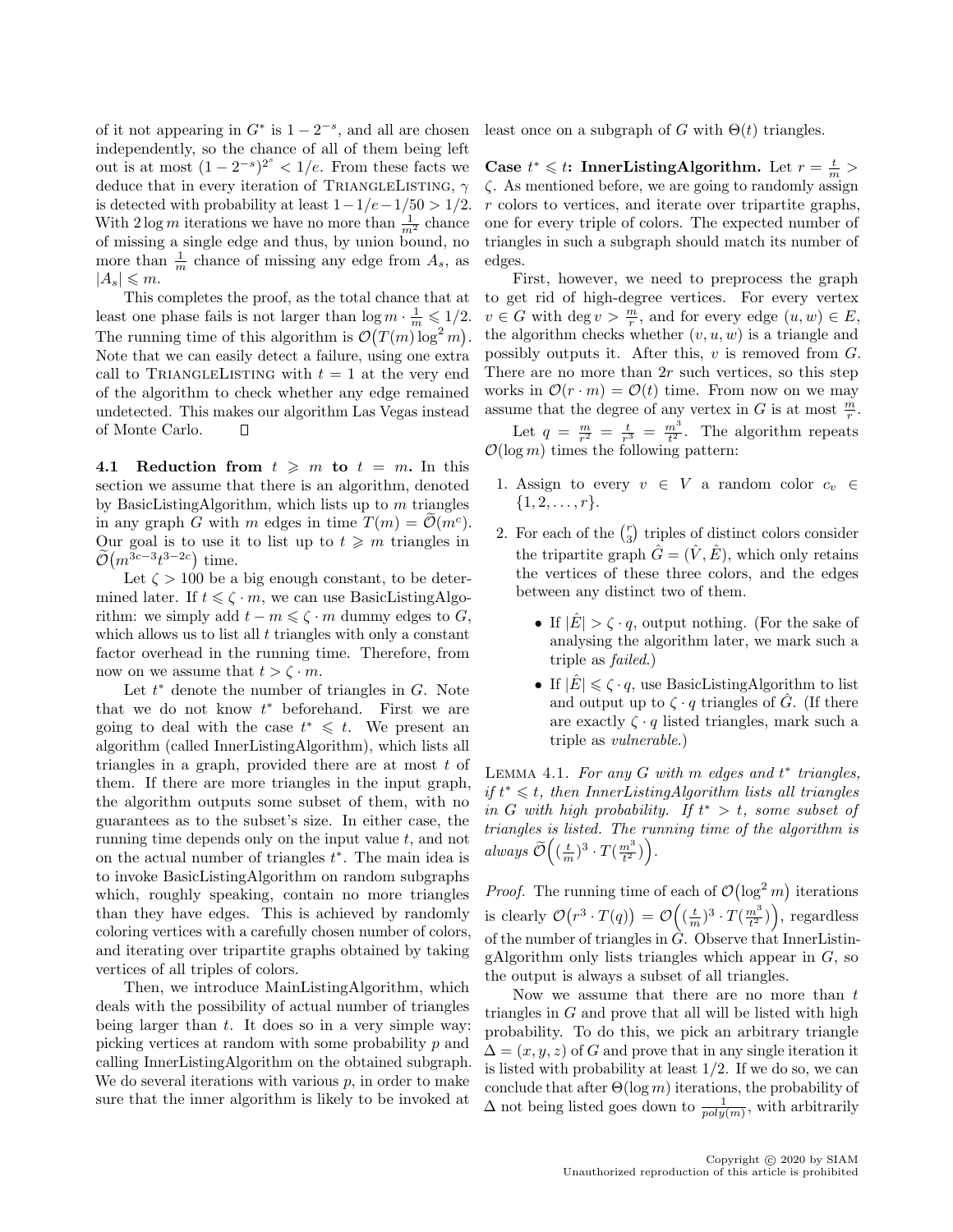large  $poly(m)$ . As there are no more than  $m<sup>2</sup>$  triangles, with high probability we did not miss anything.

Not listing a triangle  $\Delta = (x, y, z)$  can happen for one of the three reasons stated below. It is enough to prove that with the constant  $\zeta$  large enough, the probability of each of them is less than 1/6.

- Case 1. The colors  $c_x, c_y, c_z$  are not distinct. The chance of  $c_x$  being equal to  $c_y$  is  $1/r$ , so the total chance of this bad event is no more than  $\frac{3}{r} < \frac{3}{\zeta}$ .
- Case 2. The colors  $c_x, c_y, c_z$  are distinct, but the triple  $(c_x, c_y, c_z)$  is a *failed* triple. Recall that we denote the subgraph of the chosen colors by  $\hat{G} = (\hat{V}, \hat{E})$ . Let us then compute the expected value of  $|\hat{E}|$ . For every edge e with no endpoint in  $\{x, y, z\}$ , the probability of  $e \in \hat{E}$  is  $\frac{\hat{6}}{r^2}$ , as its endpoints must receive two distinct colors from  $\{c_x, c_y, c_z\}$ . For every edge adjacent to x, the probability is  $\frac{2}{r}$ , as the other endpoint must be colored with either  $c_y$  or  $c_z$ . There are at most  $m$  edges outside of  $\Delta$  and at most  $\frac{3m}{r}$  adjacent to it, as every vertex has degree at most  $\frac{m}{r}$ ; there are also three edges of ∆. By linearity of expectation, the total expected number of edges in  $\tilde{G}$  does not exceed  $3 + \frac{12m}{r^2} = 12q + 3 \leq 13q$ . Therefore the probability of not listing  $\Delta$  because of too many edges is, by the Markov inequality, no more than  $rac{13}{\zeta}$ .
- Case 3. The colors  $c_x, c_y, c_z$  are distinct, but the triple  $(c_x, c_y, c_z)$  is a *vulnerable* triple, having more than  $\zeta \cdot q$  triangles, which can lead to missing  $\Delta$ . This time, we calculate the expected number of triangles in  $\hat{G}$ . Let us split all the original triangles of  $G$  into four classes:
	- The triangles disjoint with  $\Delta$ . Such a triangle appears in  $G$  if it receives some permutation of colors  $(c_x, c_y, c_z)$  for its vertices – the chance is  $\frac{6}{r^3}$  and there are at most  $t$  such triangles.
	- The triangles with exactly one vertex common with  $\Delta$ . Assume that the common vertex is x. For any such triangle  $(x, u, v)$ we know that  $(u, v)$  is an edge in G which is colored with  $(c_y, c_z)$  or  $(c_z, c_y)$ . The probability of this is  $\frac{2}{r^2}$  and there are 3m such triangles, as every one is uniquely determined by a vertex of  $\Delta$  and an edge of G.
	- The triangles with exactly two vertices of  $\Delta$ . Assume  $(x, y, v)$  to be such a triangle.

Then  $v$  must be a neighbour of  $x$  (there are at most deg  $x \leq \frac{m}{r}$  of them), and receive color  $c_z$ . The probability is  $\frac{1}{r}$ , and there are no more than  $\frac{3m}{r}$  such triangles.

• The single triangle  $\Delta$ .

The total expected number of triangles is  $\frac{6t}{r^3}$  +  $\frac{6m}{r^2} + \frac{3m}{r^2} + 1 \leq 16q$ . Using Markov's inequality again, we deduce that the probability of the triple being vulnerable cannot exceed  $\frac{16}{\zeta}$ .

 $\Box$ 

General case: MainListingAlgorithm. The main algorithm uses InnerListingAlgorithm as a subroutine, invoking it for random subgraphs of G of increasing sizes. We are going to ask InnerListingAlgorithm to list  $32t$ triangles. Note that this does not increase the asymptotic running time. Moreover, the inner algorithm's internal assumption – that the triangles to edges ratio exceeds  $\zeta$ – still holds, since we only increase the desired number of triangles and decrease the number of edges in a subgraph. As we shall see, one of the subgraphs is expected to contain between  $t$  and  $32t$  triangles, and thus w.h.p. one of the calls gives us the desired answer.

Let  $G = (V, E)$  be the input graph. Let  $\mathcal T$  be the set of all listed triangles, initially  $\mathcal{T} = \emptyset$ . We consider every  $s = 0, 1, \ldots, \log m$ , and for each of these values, we execute the following subroutine:

- 1. Choose a subset  $\widetilde{V}\,\subseteq\,V$  by taking every vertex  $v \in V$  with probability  $p = 2^{-s}$ . Let  $\tilde{G}$  be the subgraph induced by  $V$ .
- 2. Call InnerListingAlgorithm on  $\tilde{G}$  to list 32t triangles, add all listed triangles to  $\mathcal{T}$ .
- 3. If  $|\mathcal{T}| \geq t$ , stop the algorithm.

<span id="page-11-0"></span>LEMMA 4.2. With at least  $3/4$  probability, there is at least one call of InnerListingAlgorithm with  $\tilde{G}$  having between t and 32t triangles.

*Proof.* Denote by  $\mathcal{T}^*$  the set of all triangles in G. In every iteration of MainListingAlgorithm we pick vertices of G with probability  $p = 2^{-s}$ . At least one iteration must satisfy  $2t \leqslant p^3|\mathcal{T}^*| \leqslant 16t$ , so let us consider this very iteration. Let  $X = |\widetilde{\mathcal{T}}^*|$  be the random variable that counts the number of triangles in  $G$ , and let us analyze the values of  $\mathbb{E}[X]$  and  $Var[X]$ .

By linearity of expectation, we have  $\mathbb{E}[X] =$  $\sum_{\Delta \in \mathcal{T}^*} Pr[\Delta \in \widetilde{\mathcal{T}}^*] = p^3 |\mathcal{T}^*|$ . Denote this value by  $\mu$ . To compute  $Var[X] = \mathbb{E}[X^2] - \mathbb{E}[X]^2$ , observe that  $\mathbb{E}[X^2]$  is the expected number of ordered pairs of triangles in  $\tilde{G}$ , and thus it is equal to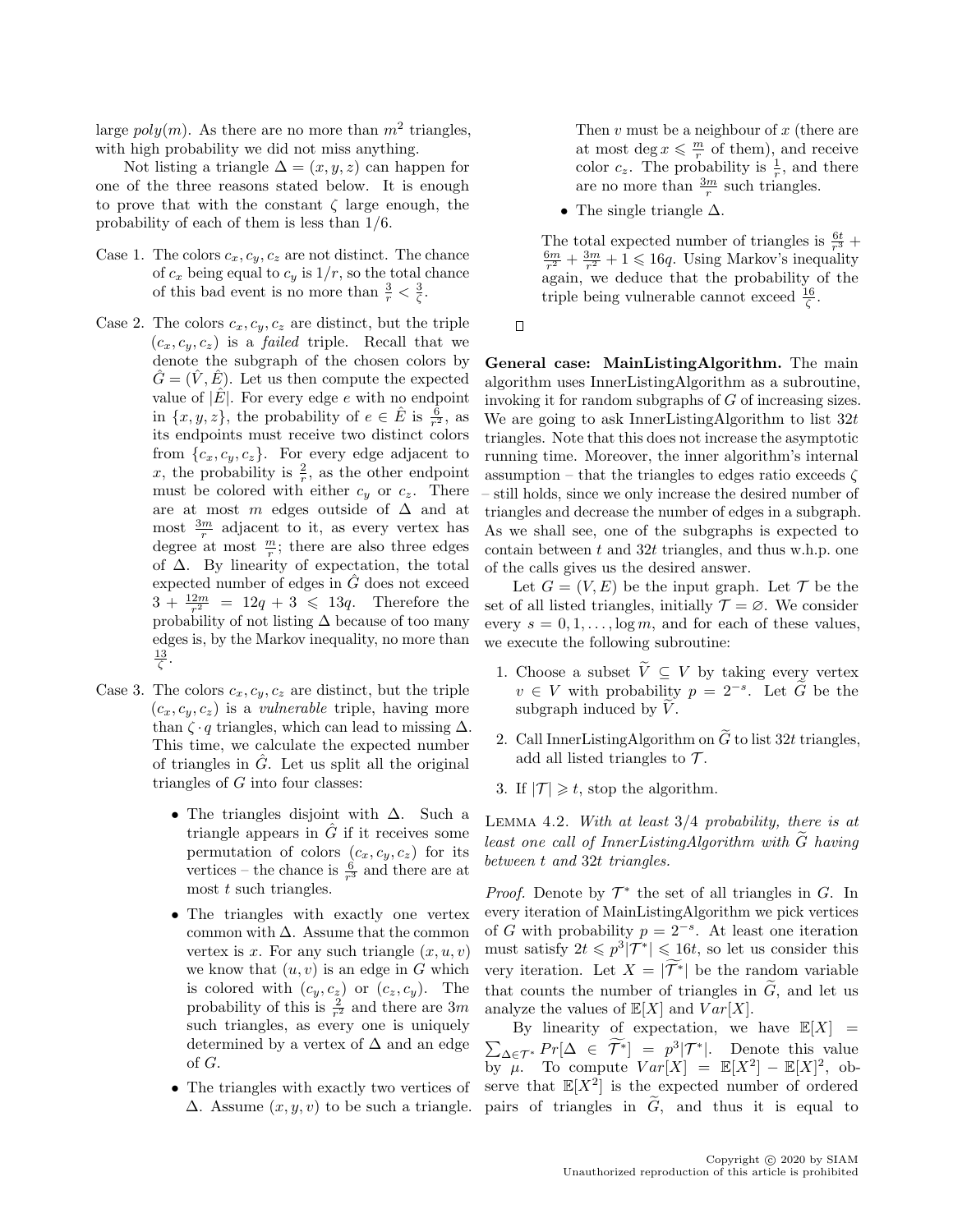$\sum_{(\Delta_1,\Delta_2)\in \mathcal{T}^*\times\mathcal{T}^*} Pr[\Delta_1 \in \mathcal{T}^*\wedge \Delta_2 \in \mathcal{T}^*].$  Consider three cases, depending on the number of common vertices of  $\Delta_1$  and  $\Delta_2$ :

- Case 1. For  $\Delta_1$  and  $\Delta_2$  disjoint, there are no more than  $|\mathcal{T}^*|^2$  such pairs, and the chance for such a pair to appear is  $p^6$ .
- Case 2. For  $\Delta_1$  and  $\Delta_2$  having one or two common vertices, we show a one-to-one mapping from such pairs to  $\mathcal{T}^* \times E$ . If  $\Delta_1 = (a, b_1, c_1)$ and  $\Delta_2 = (a, b_2, c_2)$ , we map  $(\Delta_1, \Delta_2)$  to  $(\Delta_1,(b_2,c_2))$ . If  $\Delta_1 = (a,b,c_1)$  and  $\Delta_2 =$  $(a, b, c_2)$ , we map  $(\Delta_1, \Delta_2)$  to  $(\Delta_1, (a, c_2))$ . It is easy to see that we can always reconstruct  $(\Delta_1, \Delta_2)$  from its assigned pair (thus confirming it is a one-to-one mapping), and that for  $(\Delta_1, \Delta_2)$  to appear we need at least  $\Delta_1$  and  $c_2$  to be in  $\widetilde{G}$ . Thus there are at most  $|\mathcal{T}^*| \cdot m$ such pairs, and the chance for a specific one to appear is at most  $p^4$ .
- Case 3. For  $\Delta_1 = \Delta_2$ , there are  $|\mathcal{T}^*|$  such pairs, with  $p^3$ chance for each of them to appear.

We can now bound  $\mathbb{E}[X^2]$  from above by  $p^6|\mathcal{T}^*|^2$  +  $p^4|\mathcal{T}^*|m + p^3|\mathcal{T}^*| \leq \mu^2 + \mu \cdot (m + 1).$  Therefore,  $Var[X] \le \mu \cdot (m+1) \le \frac{1}{16}\mu^2$ , as  $\mu \ge 2t \ge 16m + 16$ . Using Chebyshev inequality we deduce that:

$$
Pr[X < t \vee X > 32t] \leqslant Pr[|X - \mu| > \frac{1}{2}\mu] \leqslant \frac{1}{4}.
$$

This means we have no less than 3/4 chance of calling InnerListingAlgorithm on a graph  $\tilde{G}$  with at least t and at most 32t triangles. By Lemma [4.1](#page-10-0) this will, in turn, yield t triangles with high probability (in particular, with at least 3/4 chance). This means that the probability of any of two algorithms being wrong does not exceed 1/2. Ο

To complete the analysis, observe that MainListingAlgorithm makes  $\mathcal{O}(\log^2 m)$  calls of InnerListingAlgorithm, each one of them taking  $\widetilde{\mathcal{O}}\left((\frac{t}{m})^3 \cdot T(\frac{m^3}{t^2})\right)$  time. As stated in Lemma [4.2,](#page-11-0) one of the iterations succeeds, with high probability, in listing at least  $t$  triangles. Plugging in  $T(m) = m^c$  we obtain the declared result:

THEOREM 1.6. Assume that there is an algorithm which can list up to m triangles in a graph with m edges in  $\widetilde{\mathcal{O}}(m^c)$  time, for a constant c. Then  $t \geqslant m$  triangles can be listed in (randomized, Monte Carlo)  $\tilde{\mathcal{O}}(m^{3c-3}t^{3-2c})$ time.

#### <span id="page-12-0"></span>5 Online algorithm and multivariate analysis.

In this section we present an online algorithm for RangeEqPairsQuery. Our goal is to match, for  $q = \Theta(n)$ , the offline runtime following from Theorem [1.1,](#page-2-1) and improve upon it for  $q$  significantly different than  $n$ . Thanks to Lemma [1.2](#page-2-2) and its generalization Theorem [1.3,](#page-3-1) we automatically obtain online algorithms – with the same running time, up to polylogarithmic factors – for all the range query problems in our equivalence class.

For a parameter  $\beta \in (0,1)$ , to be determined later, we split the input array into  $n^{\beta}$  consecutive blocks, each consisting of  $n^{1-\beta}$  consecutive elements. First, we aim to compute a matrix B, of size  $n^{\beta} \times n^{\beta}$ , such that  $B[i][j]$ equals to the number of pairs of equal elements, the first element of a pair in the  $i$ -th block, the second element in the j-th block.

If a value appears in the input array at least  $n^{1-\gamma}$ times (for a parameter  $\gamma \in (0,1)$  to be determined later), we call it *frequent*, and otherwise we call it *rare*. We will separately compute the contribution of the frequent and rare elements to the matrix B.

Note that there are at most  $n^{\gamma}$  different frequent values. We construct a matrix M of size  $n^{\beta} \times n^{\gamma}$  such that  $M[i][j]$  is the number of elements in the *i*-th block which are equal to the  $j$ -th frequent value. Then we use a fast matrix multiplication algorithm to compute the product  $B_F = M \cdot M^T$ .

Now we need to take into account the rare values. We initialize  $B_R$  to the zero matrix of size  $n^{\beta} \times n^{\beta}$ . For every pair  $(i, j)$  of equal rare elements (i.e.  $A[i] = A[j]$ and  $A[i]$  is rare) we calculate indices of the blocks  $b(i)$ and  $b(j)$  containing i and j, respectively, and increment  $B_R[b(i)][b(j)]$  by one. We have to iterate over at most  $n^{2-\gamma}$  such pairs, since each rare element can appear in at most  $n^{1-\gamma}$  pairs.

Observe that  $B = B_F + B_R$ . Now, we compute a matrix S, of size  $(n^{\beta} + 1) \times (n^{\beta} + 1)$ , such that  $S[i][j] = \sum_{i' < i,j' < j} B[i'][j']$ . This is done efficiently by using the recurrence equation  $S[i + 1][j + 1] =$  $S[i+1][j] + S[i][j+1] - S[i][j] + B[i][j].$ 

Note that, by the inclusion-exclusion principle, four lookups to  $S$  can answer any query aligned to full blocks. In order to be able to handle arbitrary queries, we also store, for each value  $v$  appearing in  $A$ , the sorted array of indices at which this value appears  $I_v = \text{sorted}(\{i : A[i] = v\})$ . With binary search, we can use these arrays to compute in  $\mathcal{O}(\log n)$  time, for a specified index i, the number of elements equal to  $A[i]$ in a specified range, i.e. the number of pairs of equal elements of the form  $(i, *)$  or  $(*, i)$  in that range.

When a query arrives, we first identify the blocks fully contained in the range, and use  $S$  to get the number of pairs of equal elements in the subrange spanned by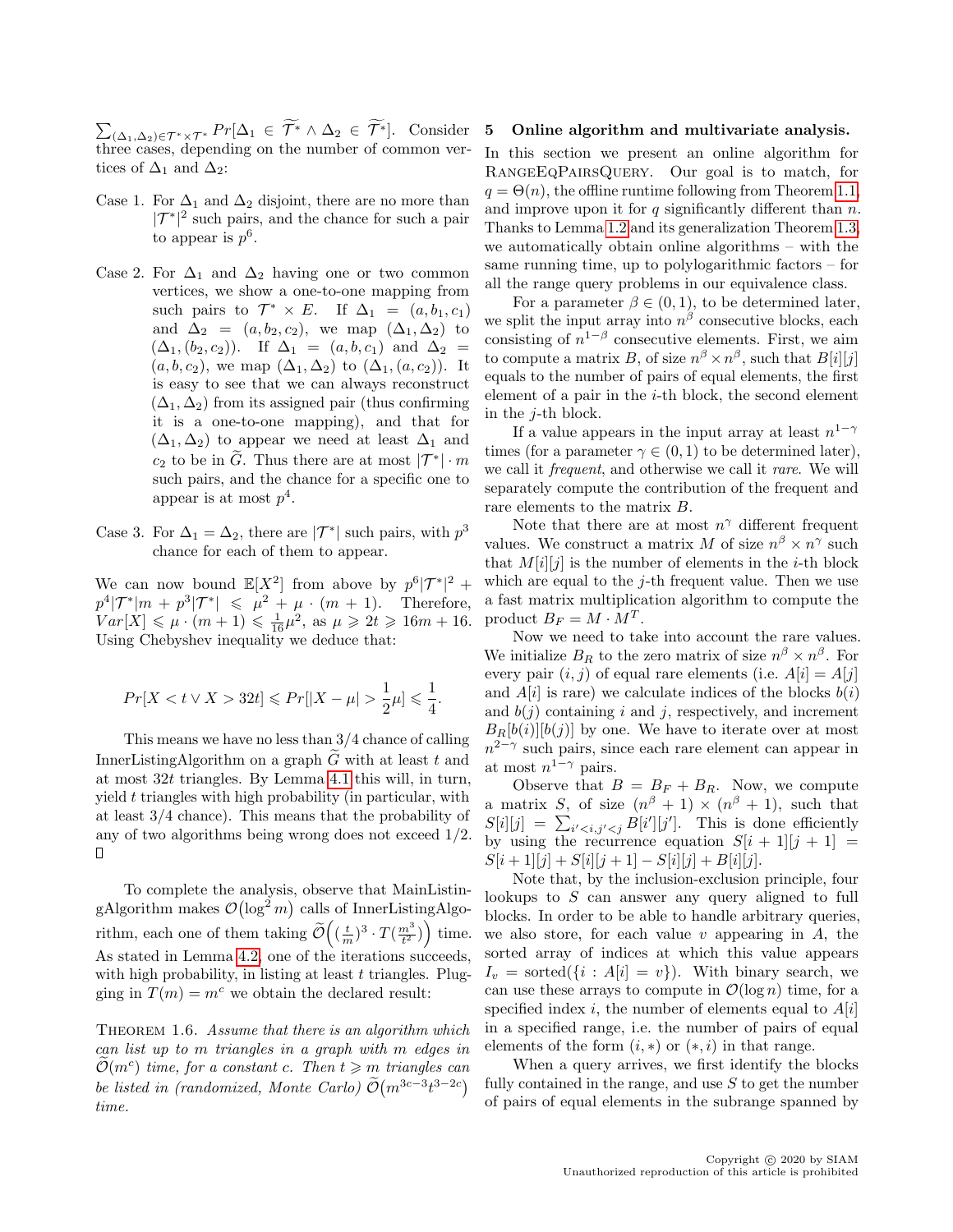those blocks. Note that the query asks about pairs of the form  $i < j$  and S includes also  $i = j$  and  $i > j$ . To correct for this fact we subtract the length of the subrange and divide the result by 2. Finally, we use arrays  $I_v$  to include pairs with at least one of the elements in one of two "tails", at the beginning and at the end of the range, each of length at most the size of a block, i.e.  $n^{1-\beta}$ .

The preprocessing runs in  $\mathcal{O}(n^{\omega(\beta,\gamma,\beta)}+n^{2-\gamma})$  time. Recall that  $\omega(a, b, c)$  denotes the exponent in time required to multiply an  $n^a \times n^b$  matrix by an  $n^b \times$  $n^c$  matrix. In particular,  $\omega(a, a, a) = a \cdot \omega$ . After the preprocessing, each query takes  $\mathcal{O}(n^{1-\beta}\log n)$ time. In total the running time of the algorithm is  $\mathcal{O}(n^{\omega(\beta,\gamma,\beta)}+n^{2-\gamma}+qn^{1-\beta}\log n).$ 

For  $q = \Theta(n)$ , it is optimal to set  $\beta = \gamma =$  $\frac{2}{\omega+1}$ , and we get the time complexity  $\widetilde{\mathcal{O}}\left(n^{\frac{2\omega}{\omega+1}}\right)$ , which matches the upper bound following from the reduction to EDGETRIANGLECOUNTING (Theorem [1.1\)](#page-2-1) and the current fastest algorithm for that problem [\[4\]](#page-15-0).

When n and q differ significantly from each other, optimizing the parameters  $\beta$  and  $\gamma$  leads to a multiplication of rectangular matrices. We use a naive bound  $\omega(a, b, c) \leq a + b + c - (3 - \omega) \cdot \min(a, b, c)$ , which follows from a block-splitting argument. It is possible to obtain better bounds [\[21\]](#page-16-21), however they require numerical analysis for each particular set of values  $a, b, c$ , and thus do not yield any meaningful closed-form formula for the running time of our algorithm. Moreover, if  $\omega = 2$ , the above naive bound turns out to be tight. Let  $\alpha$ denote  $\frac{\log q}{\log n}$ . We optimize by setting  $\beta = \frac{2\alpha}{\omega + 1}$  when  $q \leq n, \beta = \frac{3-\alpha+\omega\cdot(\alpha+1)}{\omega+1}$  when  $q > n$ , and in both cases  $\gamma = 1 + \beta - \alpha$ , which gives the following running times:

Theorem 1.2. RangeEqPairsQuery can be solved online in time

$$
T(n,q) = \begin{cases} \widetilde{\mathcal{O}}\left(nq^{\frac{\omega-1}{\omega+1}}\right) & \text{if } q \leq n \\ \widetilde{\mathcal{O}}\left(n^{\frac{2\omega-2}{\omega+1}}q^{\frac{2}{\omega+1}}\right) & \text{if } q > n. \end{cases}
$$

In the above description we assume implicitly that we know the number of queries  $q$  in advance and can adjust parameters  $\beta$  and  $\gamma$  accordingly. Without this optimistic assumption we start hypothesizing  $q = 1$ , and whenever the actual number of queries exceeds the present guess of  $q$ , we multiply it by 2, update the parameters and rerun the preprocessing. Doing so we lose only a constant multiplicative factor.

Let us compare this running time against a lower bound that follows from the set disjointness framework of Kopelowitz, Pettie and Porat [\[18\]](#page-16-4).

THEOREM 5.1. (KOPELOWITZ, PETTIE, PORAT [\[18\]](#page-16-4)) Unless the 3SUM Hypothesis fails, for any constants



<span id="page-13-1"></span>Figure 2: Time complexity of RangeEqPairsQuery.

 $0 \leq \lambda < 1, \, \varepsilon > 0$ , there is no  $\mathcal{O}(N^{2-\varepsilon})$  time algorithm that determines disjointness for each of  $\Theta(N^{1+\lambda})$  pairs of sets from a family of  $\Theta(N)$  sets of size  $\Theta(N^{1-\lambda})$ each.

Note that the above set disjointness problem easily reduces to  $2$ RANGEEQPAIRSQUERY with  $\Theta(N^{1+\lambda})$ queries in an array of length  $\Theta(N \cdot N^{1-\lambda})$ . Therefore we have  $T(N^{2-\lambda}, N^{1+\lambda}) = \Omega(N^{2-\varepsilon})$ , for any  $0 \le \lambda < 1$ , which finally yields the following corollary.

COROLLARY 5.1. Unless the 3SUM Hypothesis fails, there is no  $\mathcal{O}((nq)^{2/3-\epsilon})$  time algorithm for RANGEEQ-PAIRSQUERY for any constant  $\varepsilon > 0$ . This even holds restricted to instances with  $q = n^{\alpha \pm o(1)}$ , for arbitrarily chosen  $\frac{1}{2} \leqslant \alpha < 2$ .

See Figure [2](#page-13-1) for a visual comparison of these bounds.

## <span id="page-13-0"></span>6 Reduction from (min, max)-product.

THEOREM 1.7. If 2RANGEDISJOINTQUERY for  $q = n$ can be solved offline in  $T(n)$  time, then the (min, max)product of two  $n \times n$  matrices can be computed in  $\tilde{\mathcal{O}}(T(n^2))$  time.

*Proof.* Let  $A$  and  $B$  be the input matrices. For every  $i = 1, 2, \ldots, n$  let  $\mathcal{A}_i$  denote a permutation of the column indices  $\{1, 2, \ldots, n\}$  sorted by their corresponding values in the *i*-th row of A, that is  $A[i][A_i[k]] \leq A[i][A_i[k+1]]$ for every k. Analogously, for every  $j = 1, 2, \ldots, n$  let  $\mathcal{B}_i$  denote a permutation of the row indices of the j-th column of B sorted in nondecreasing order of the entries. We concatenate all  $A_i$ 's and all  $B_j$ 's together to form a single array  $\mathcal{T}$ .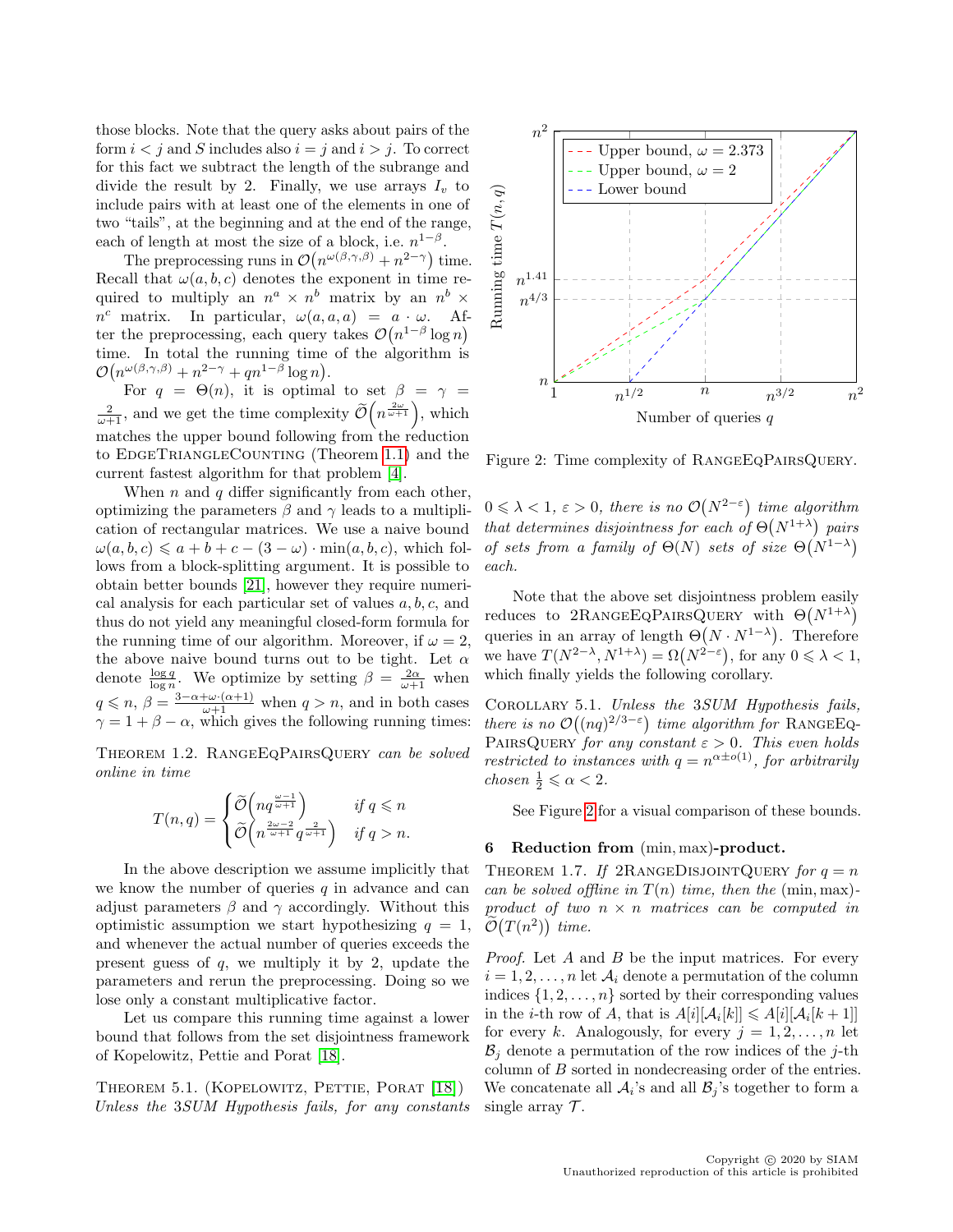The key idea behind our reduction is the following simple equivalence.

$$
C[i][j] = \min_{k} \max(A[i][k], B[k][j]) \leq x \iff
$$
  

$$
\iff \{k : A[i][k] \leq x\} \cap \{k : B[k][j] \leq x\} \neq \emptyset
$$

Observe that the two sets on the right-hand side are sets of elements of a prefix of  $A_i$  and a prefix of  $B_j$ . Therefore, we can learn if a particular  $C[i][j]$  is below or above a given threshold by asking a single query whether two ranges in  $\mathcal T$  have disjoint sets of elements. The lengths of the relevant prefixes can be computed just before with a simple binary search in  $\mathcal{O}(\log n)$  time. With  $n^2$  queries we can learn this for the entire matrix  $C$ , and nothing forbids us from specifying a different threshold for each matrix cell.

We can assume that the entries in A and B, and therefore also in C, are integers in  $[1, 2n^2]$ . Indeed, if they were not, we could replace each entry with its position in the overall sorted order of all entries in A or B. Hence, it takes  $\mathcal{O}(\log n)$  steps of a parallel binary search – each consisting of solving an (offline) instance of 2RANGEDISJOINTQUERY with  $n^2$  queries in an array of  $n^2$  elements – to compute the matrix C. П

#### 7 Open problems.

A notable absence in our triangle-related problems  $land \text{scale}$  is  $Tr$  and  $Tr$  and  $Tr$  and  $Tr$  and  $Tr$  and  $Tr$  and  $Tr$  and  $Tr$  and  $Tr$  and  $Tr$  and  $Tr$  and  $Tr$  and  $Tr$  and  $Tr$  and  $Tr$  and  $Tr$  and  $Tr$  and  $Tr$  and  $Tr$  and  $Tr$  and  $Tr$  and  $Tr$  and  $Tr$  and  $Tr$  and  $Tr$  and  $Tr$  and number of all triangles in an *m*-edge graph. The fastest known algorithm is the one provided by Alon, Yuster and Zwick [\[4\]](#page-15-0), working in  $\mathcal{O}(m^{2\omega/(\omega+1)})$  time, which anyway solves EDGETRIANGLECOUNTING as a byproduct. While a possible faster algorithm for TRIANGLECOUNTING has not been (conditionally) ruled out, we believe that there may exist a reduction proving the equivalence of EdgeTriangleCounting and TriangleCounting.

OPEN PROBLEM 7.1. Are TRIANGLECOUNTING and EDGETRIANGLECOUNTING equivalent? If not, can we solve TRIANGLECOUNTING faster than  $\mathcal{O}(m^{2\omega/(\omega+1)})$ time?

The equivalent triangle and range query problems considered in this paper have a (conditional) lower bound of  $m^{4/3-o(1)}$  and an upper bound of  $\mathcal{O}(m^{2\omega/(\omega+1)}) \leq$  $\mathcal{O}(m^{1.41})$ . Bridging this gap is a long-standing open question. Obviously, if  $\omega = 2$ , the question would be resolved. Suppose, however, that  $\omega > 2$  but a faster (e.g.  $\tilde{\mathcal{O}}(m^{4/3})$  time) algorithm is found for EdgeTriangleCounting and thus, by Theorems [1.1](#page-2-1) and [1.3,](#page-3-1) for all our offline range query problems. Would it also imply faster online algorithms? In other words, can we use an offline range query algorithm as a blackbox to find an online algorithm of the same complexity? As of now, we can neither provide such an equivalence, nor prove a higher conditional lower bound for online variants.

OPEN PROBLEM 7.2. Are the offline and online variants of our range query problems equivalent?

Finally, as can be seen in Figure [2,](#page-13-1) our lower bound and upper bound for range query problems do not match when the number of queries is sublinear in  $n$ , even if  $\omega = 2$ . For example, for  $q = n^{1/2 \pm o(1)}$  the lower bound becomes trivial  $\Omega(n)$ , and the upper bound is  $\tilde{\mathcal{O}}(n^{(3\omega+1)/(2\omega+2)})$ , which is at best  $\tilde{\mathcal{O}}(n^{7/6})$ , if  $\omega = 2$ .

OPEN PROBLEM 7.3. What is the complexity of the range query problems for  $q = n^{\alpha \pm o(1)}$  and  $\alpha \in (0,1)$ ?

# <span id="page-14-0"></span>A Mo's algorithm.

Mo's algorithm became a standard tool in the competitive programming community, but it seems virtually nonexistent in the theoretical computer science literature. For the sake of completeness, in this section we present the original offline algorithm, and propose how to generalize it for online problems by using persistent data structures.

A.1 Offline algorithm. For common range query problems the following observation holds: it is possible – usually with a help of a simple data structure, e.g. a binary search tree – to quickly transform the answer for the current range into the answer for a range one element shorter or longer at either end, and then update the data structure, so that successive such transformations can be applied again and again. If that operation can be performed in polylogarithmic time, then a straightforward algorithm can answer  $q$  queries in an array of length n in  $\mathcal{O}(n^2 + q)$  time, by precomputing all possible queries. To simplify further analysis we will assume  $q \leq n^2$ , otherwise the above algorithm is optimal. Another naive approach is to do no preprocessing and compute the answer to each query from scratch, in time  $\mathcal{O}(nq)$ . Mo's technique provides a simple framework reducing the runtime down to  $\widetilde{\mathcal{O}}(n\sqrt{q})$ .

Recall that we denote the *i*-th query by  $[l_i, r_i]$ , for  $i = 1, 2, \ldots, q$ . Observe that we can answer all the queries, one after the other, by performing  $\sum_i (|l_i - l_{i-1}| +$  $|r_i - r_{i-1}|$  operations on the underlying data structure, each taking polylogarithmic time. Mo's central idea is to make this sum small by leveraging the fact that the algorithm works offline, i.e. it knows all the queries in advance, and thus can handle them in a favorable order. Therefore, for a parameter  $B$  to be determined later, it sorts the queries by  $\lfloor l_i/B \rfloor$  and in case of a tie by  $r_i$ . To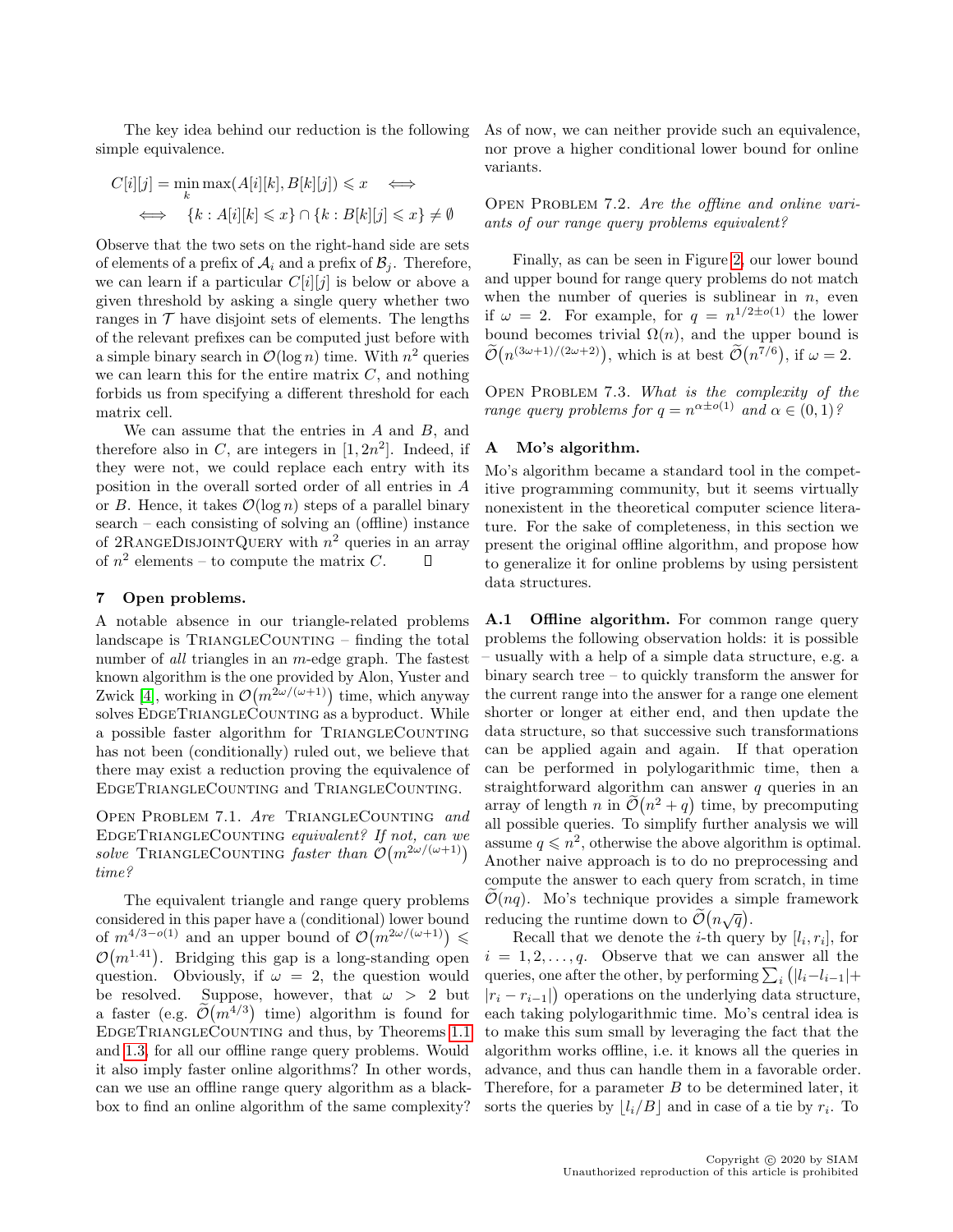avoid double indexing, in the analysis below we work with this rearranged order.

Observe that  $\sum_{i} |l_i - l_{i-1}| \leq \mathcal{O}(n + B \cdot q)$ , because  $|l_i - l_{i-1}| = (l_i - l_{i-1}) + 2 \cdot \max(l_{i-1} - l_i, 0)$ , and  $\sum_i (l_i - l_{i-1}) = l_q - l_1 \le n$ , while the ordering guarantees  $\overline{l_{i-1}} - l_i \leqslant B$ . On the other hand,  $\sum_i |r_i - r_{i-1}| \leqslant$  $\mathcal{O}((n/B) \cdot n)$ , as there are at most  $n/B$  different values of  $\lfloor l_i/B \rfloor$  and the queries are sorted by increasing values of  $r_i$ 's within each value of  $\lfloor l_i/B \rfloor$ . This gives the total running time of  $\widetilde{\mathcal{O}}(B \cdot q + (n/B) \cdot n + n + q)$ . We optimize it by setting  $B = n/\sqrt{q}$  (thanks to the  $q \leq n^2$ ) assumption we are guaranteed that  $B \ge 1$ , and get the desired  $\widetilde{\mathcal{O}}(n\sqrt{q})$  time bound.

A.2 Online algorithm. Mo's algorithm can only be used offline, i.e. when all the queries are known beforehand. There are other general methods for solving range query problems, which do work in the online setting, most notably a square root decomposition omine setting, most notably a *square root aecomposition* method, i.e. dividing the array into  $\sqrt{n}$  consecutive blocks. However, for some problems, e.g. calculating the number of distinct elements within a range, these methods do not seem to apply, while Mo's algorithm gives an immediate (albeit offline-only) solution. Fortunately, for usual range query problems Mo's algorithm uses common data structures, ones which are known to have fully persistent equivalents – a circumstance we shall exploit to design an online algorithm. Our solution matches the time complexity of the original Mo's algorithm, but it requires  $\tilde{\mathcal{O}}(n\sqrt{q})$  space while the offline version uses only linear space.

A data structure is called persistent if it supports access to its older versions, called snapshots. A persistent data structure is called fully persistent if its snapshots can be modified, and therefore it allows working with a branched history. Many common data structures have been shown to have fully persistent equivalents with desirable properties, i.e. polylogarithmic access and update times and constant space utilization per update [\[10,](#page-16-22) [25\]](#page-16-23).

Suppose that it is possible to transform the answer for a given range into the answer for a range one element longer at either  $end<sup>5</sup>$  $end<sup>5</sup>$  $end<sup>5</sup>$  with a fully persistent data structure S with polylogarithmic access and update times. In the preprocessing phase we choose a parameter B and for each  $j = 0, 1, \ldots, \lfloor n/B \rfloor$  we incrementally compute (and store) the results for hypothetical queries  $[B \cdot j, k]$  for each  $k \in \{B \cdot j, \ldots, n\}$ . That is, we keep one instance of  $S$  per each  $j$ , and we take a snapshot of it for each  $k$ . By virtue of the properties of fully persistent

data structures, this takes  $\widetilde{\mathcal{O}}((n/B) \cdot n)$  time and space.

When a query  $[l, r]$  arrives, we take the precomputed result and the related data structure snapshot for the hypothetical query  $[B \cdot [l/B], r]$  (unless  $B \cdot [l/B] > r$ , in which case we create an ad hoc instance of the data structure for the one-element  $[r, r]$  range). We then extend the result in  $\tilde{\mathcal{O}}(B)$  time by adding elements at the front of the range, one element at a time, until we reach  $[l, r]$ .

If we have an a priori bound on the number of queries, we optimize by setting  $B = n/\sqrt{q}$ , just like for the offline Mo's algorithm, and obtain an  $\tilde{\mathcal{O}}(n\sqrt{q})$ running time. Without such knowledge, we proceed analogously as in the algorithm of Theorem [1.2:](#page-2-4) We start hypothesizing  $q = 1$ , and whenever the actual number of queries exceeds the present guess of  $q$ , we multiply it by 2, adjust  $B$  and rerun the preprocessing. Doing so we only lose a constant multiplicative factor.

### References

- <span id="page-15-5"></span>[1] Amir Abboud, Fabrizio Grandoni, and Virginia Vassilevska Williams. Subcubic equivalences between graph centrality problems, APSP and diameter. In Proceedings of the Twenty-Sixth Annual ACM-SIAM Symposium on Discrete Algorithms, SODA 2015, San Diego, CA, USA, January 4-6, 2015, pages 1681–1697, 2015.
- <span id="page-15-2"></span>[2] Amir Abboud and Virginia Vassilevska Williams. Popular conjectures imply strong lower bounds for dynamic problems. In 55th IEEE Annual Symposium on Foundations of Computer Science, FOCS 2014, Philadelphia, PA, USA, October 18-21, 2014, pages 434–443, 2014.
- <span id="page-15-4"></span>[3] Udit Agarwal and Vijaya Ramachandran. Fine-grained complexity for sparse graphs. In Proceedings of the 50th Annual ACM SIGACT Symposium on Theory of Computing, STOC 2018, Los Angeles, CA, USA, June 25-29, 2018, pages 239–252, 2018.
- <span id="page-15-0"></span>[4] Noga Alon, Raphael Yuster, and Uri Zwick. Finding and counting given length cycles. Algorithmica, 17(3):209– 223, Mar 1997.
- <span id="page-15-3"></span>[5] Bertie Ancona, Monika Henzinger, Liam Roditty, Virginia Vassilevska Williams, and Nicole Wein. Algorithms and Hardness for Diameter in Dynamic Graphs. In Christel Baier, Ioannis Chatzigiannakis, Paola Flocchini, and Stefano Leonardi, editors, 46th International Colloquium on Automata, Languages, and Programming (ICALP 2019), volume 132 of Leibniz International Proceedings in Informatics (LIPIcs), pages 13:1–13:14, Dagstuhl, Germany, 2019. Schloss Dagstuhl–Leibniz-Zentrum fuer Informatik.
- <span id="page-15-6"></span>[6] Michael A. Bender and Martín Farach-Colton. The LCA problem revisited. In LATIN 2000: Theoretical Informatics, pages 88–94, Berlin, Heidelberg, 2000. Springer Berlin Heidelberg.
- <span id="page-15-1"></span>[7] Andreas Björklund, Rasmus Pagh, Virginia Vassilevska Williams, and Uri Zwick. Listing triangles. In Au-

<span id="page-15-7"></span> $5$ Note that, unlike in standard Mo's algorithm, we do not require computing the answer for a range one element shorter.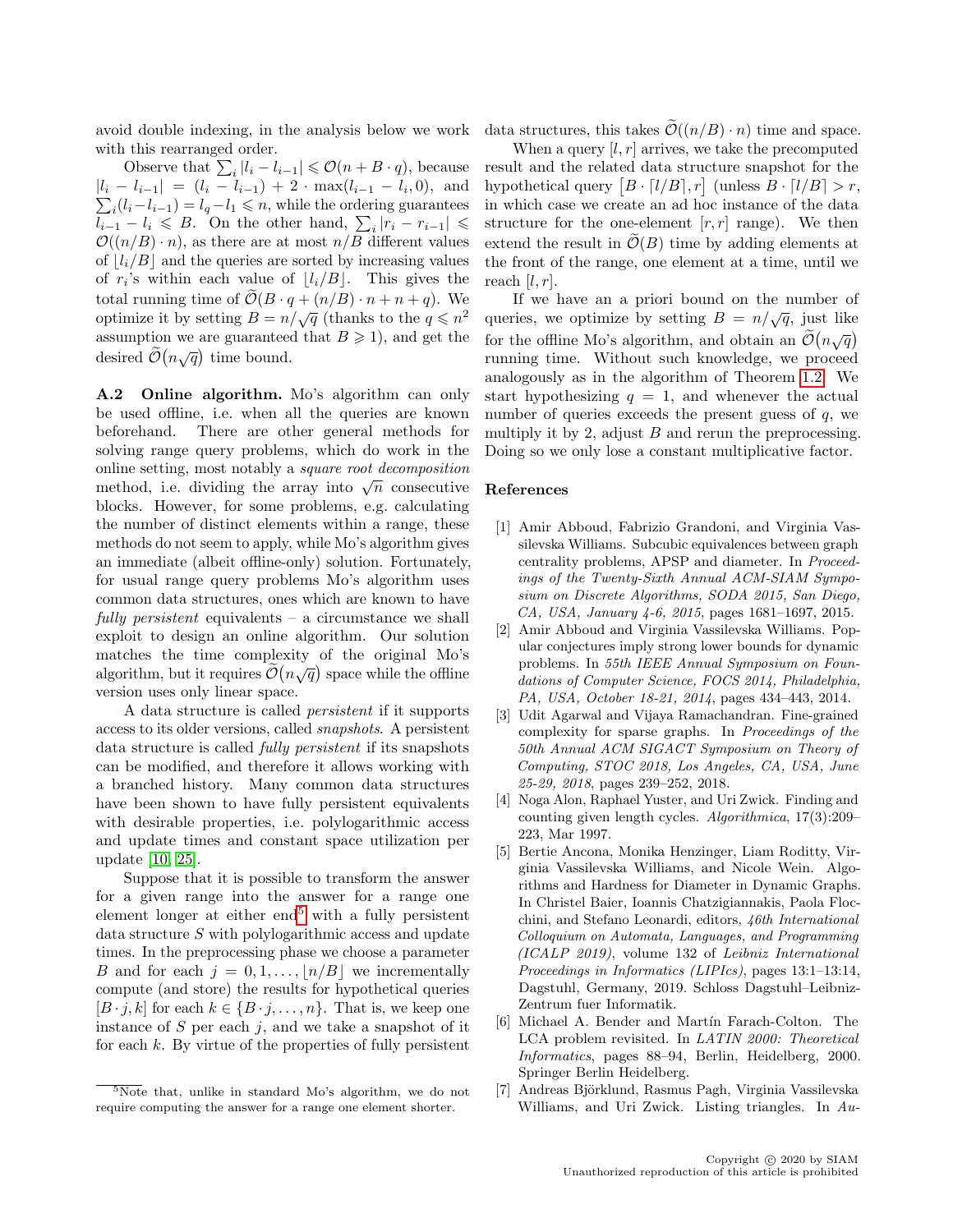tomata, Languages, and Programming - 41st International Colloquium, ICALP 2014, Copenhagen, Denmark, July 8-11, 2014, Proceedings, Part I, pages 223–234, 2014.

- <span id="page-16-17"></span>[8] Karl Bringmann, Marvin Künnemann, and Karol Wegrzycki. Approximating APSP without scaling: Equivalence of approximate min-plus and exact minmax. In Proc. STOC, pages 943–954. ACM, 2019.
- <span id="page-16-11"></span>[9] Gerth Stølting Brodal, Beat Gfeller, Allan Grønlund Jørgensen, and Peter Sanders. Towards optimal range medians. Theoretical Computer Science, 412(24):2588– 2601, 2011. Selected Papers from 36th International Colloquium on Automata, Languages and Programming (ICALP 2009).
- <span id="page-16-22"></span>[10] James R. Driscoll, Neil Sarnak, Daniel D. Sleator, and Robert E. Tarjan. Making data structures persistent. J. Comput. Syst. Sci., 38(1):86–124, February 1989.
- <span id="page-16-16"></span>[11] Ran Duan and Seth Pettie. Fast algorithms for (max, min)-matrix multiplication and bottleneck shortest paths. In Proceedings of the Twentieth Annual ACM-SIAM Symposium on Discrete Algorithms, SODA 2009, New York, NY, USA, January 4-6, 2009, pages 384–391, 2009.
- <span id="page-16-8"></span>[12] Bartłomiej Dudek and Paweł Gawrychowski. Computing quartet distance is equivalent to counting 4-cycles. In Proceedings of the 51st Annual ACM SIGACT Symposium on Theory of Computing, STOC 2019, Phoenix, AZ, USA, June 23-26, 2019., pages 733–743, 2019.
- <span id="page-16-10"></span>[13] Harold N. Gabow, Jon Louis Bentley, and Robert E. Tarjan. Scaling and related techniques for geometry problems. In Proceedings of the Sixteenth Annual ACM Symposium on Theory of Computing, STOC '84, pages 135–143, New York, NY, USA, 1984. ACM.
- <span id="page-16-20"></span>[14] Omer Gold and Micha Sharir. Dominance Product and High-Dimensional Closest Pair under  $L_{\infty}$ . In Yoshio Okamoto and Takeshi Tokuyama, editors, 28th International Symposium on Algorithms and Computation (ISAAC 2017), volume 92 of Leibniz International Proceedings in Informatics (LIPIcs), pages 39:1–39:12, Dagstuhl, Germany, 2017. Schloss Dagstuhl–Leibniz-Zentrum fuer Informatik.
- <span id="page-16-18"></span>[15] Daniel Graf, Karim Labib, and Przemysław Uznański. Hamming distance completeness and sparse matrix multiplication. CoRR, abs/1711.03887, 2017.
- <span id="page-16-0"></span>[16] Alon Itai and Michael Rodeh. Finding a minimum circuit in a graph. SIAM J. Computing,  $7(4)$ :413-423, 1978.
- <span id="page-16-9"></span>[17] Carmel Kent, Gad M. Landau, and Michal Ziv-Ukelson. On the complexity of sparse exon assembly. In Combinatorial Pattern Matching, pages 201–218, Berlin, Heidelberg, 2005. Springer Berlin Heidelberg.
- <span id="page-16-4"></span>[18] Tsvi Kopelowitz, Seth Pettie, and Ely Porat. Higher lower bounds from the 3SUM conjecture. In Proceedings of the Twenty-seventh Annual ACM-SIAM Symposium on Discrete Algorithms, SODA '16, pages 1272–1287, Philadelphia, PA, USA, 2016. Society for Industrial and Applied Mathematics.
- <span id="page-16-12"></span>[19] Karim Labib, Przemysław Uznański, and Daniel Wolleb-

Graf. Hamming Distance Completeness. In Nadia Pisanti and Solon P. Pissis, editors, 30th Annual Symposium on Combinatorial Pattern Matching (CPM 2019), volume 128 of Leibniz International Proceedings in Informatics (LIPIcs), pages 14:1–14:17, Dagstuhl, Germany, 2019. Schloss Dagstuhl–Leibniz-Zentrum fuer Informatik.

- <span id="page-16-2"></span>[20] François Le Gall. Powers of tensors and fast matrix multiplication. In Proceedings of the 39th International Symposium on Symbolic and Algebraic Computation, ISSAC '14, pages 296–303, New York, NY, USA, 2014. ACM.
- <span id="page-16-21"></span>[21] François Le Gall and Florent Urrutia. Improved rectangular matrix multiplication using powers of the Coppersmith-Winograd tensor. In Proceedings of the Twenty-Ninth Annual ACM-SIAM Symposium on Discrete Algorithms, SODA '18, pages 1029–1046, Philadelphia, PA, USA, 2018. Society for Industrial and Applied Mathematics.
- <span id="page-16-7"></span>[22] Andrea Lincoln, Virginia Vassilevska Williams, and R. Ryan Williams. Tight hardness for shortest cycles and paths in sparse graphs. In Proceedings of the Twenty-Ninth Annual ACM-SIAM Symposium on Discrete Algorithms, SODA 2018, New Orleans, LA, USA, January 7-10, 2018, pages 1236–1252, 2018.
- <span id="page-16-19"></span>[23] Jiří Matoušek. Computing dominances in  $E<sup>n</sup>$ . Inf. Process. Lett., 38(5):277–278, 1991.
- <span id="page-16-5"></span>[24] Jaroslav Nešetřil and Svatopluk Poljak. On the complexity of the subgraph problem. Commentationes Math. Universitatis Carolinae, 26(2):415–419, 1985.
- <span id="page-16-23"></span>[25] Chris Okasaki. Purely Functional Data Structures. Cambridge University Press, New York, NY, USA, 1998.
- <span id="page-16-3"></span>[26] Mihai Pǎtraşcu. Towards polynomial lower bounds for dynamic problems. In Proceedings of the Forty-second ACM Symposium on Theory of Computing, STOC '10, pages 603–610, New York, NY, USA, 2010. ACM.
- <span id="page-16-6"></span>[27] Liam Roditty and Virginia Vassilevska Williams. Minimum weight cycles and triangles: Equivalences and algorithms. In IEEE 52nd Annual Symposium on Foundations of Computer Science, FOCS 2011, Palm Springs, CA, USA, October 22-25, 2011, pages 180–189, 2011.
- <span id="page-16-13"></span>[28] Thomas Schank and Dorothea Wagner. Finding, counting and listing all triangles in large graphs, an experimental study. In Experimental and Efficient Algorithms, pages 606–609, Berlin, Heidelberg, 2005. Springer Berlin Heidelberg.
- <span id="page-16-14"></span>[29] Virginia Vassilevska, Ryan Williams, and Raphael Yuster. All-pairs bottleneck paths for general graphs in truly sub-cubic time. In Proceedings of the 39th Annual ACM Symposium on Theory of Computing, San Diego, California, USA, June 11-13, 2007, pages 585– 589, 2007.
- <span id="page-16-15"></span>[30] Virginia Vassilevska, Ryan Williams, and Raphael Yuster. All pairs bottleneck paths and max-min matrix products in truly subcubic time. Theory of Computing, 5(1):173–189, 2009.
- <span id="page-16-1"></span>[31] Virginia Vassilevska Williams. Multiplying matrices faster than Coppersmith-Winograd. In Proceedings of